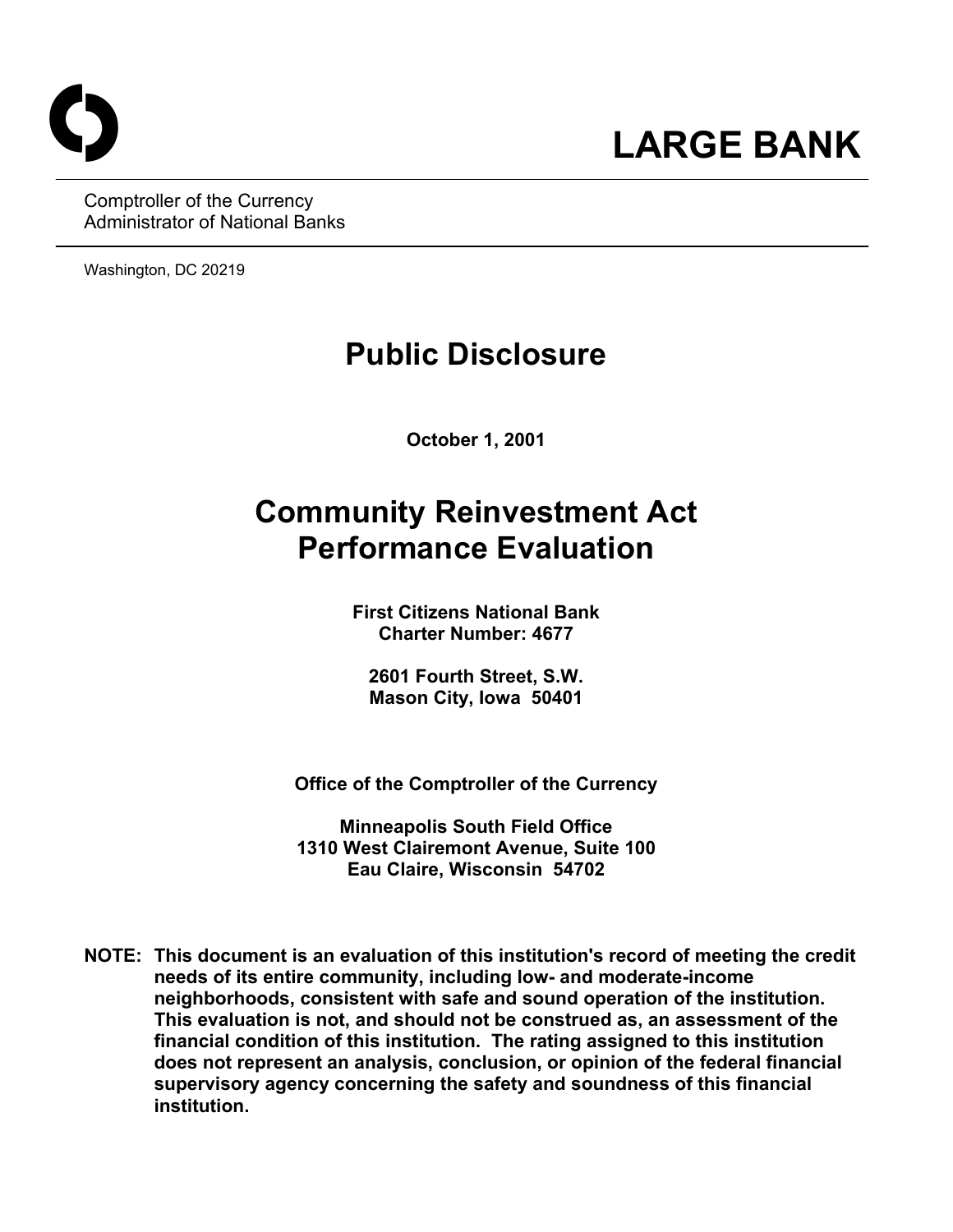## **Table of Contents**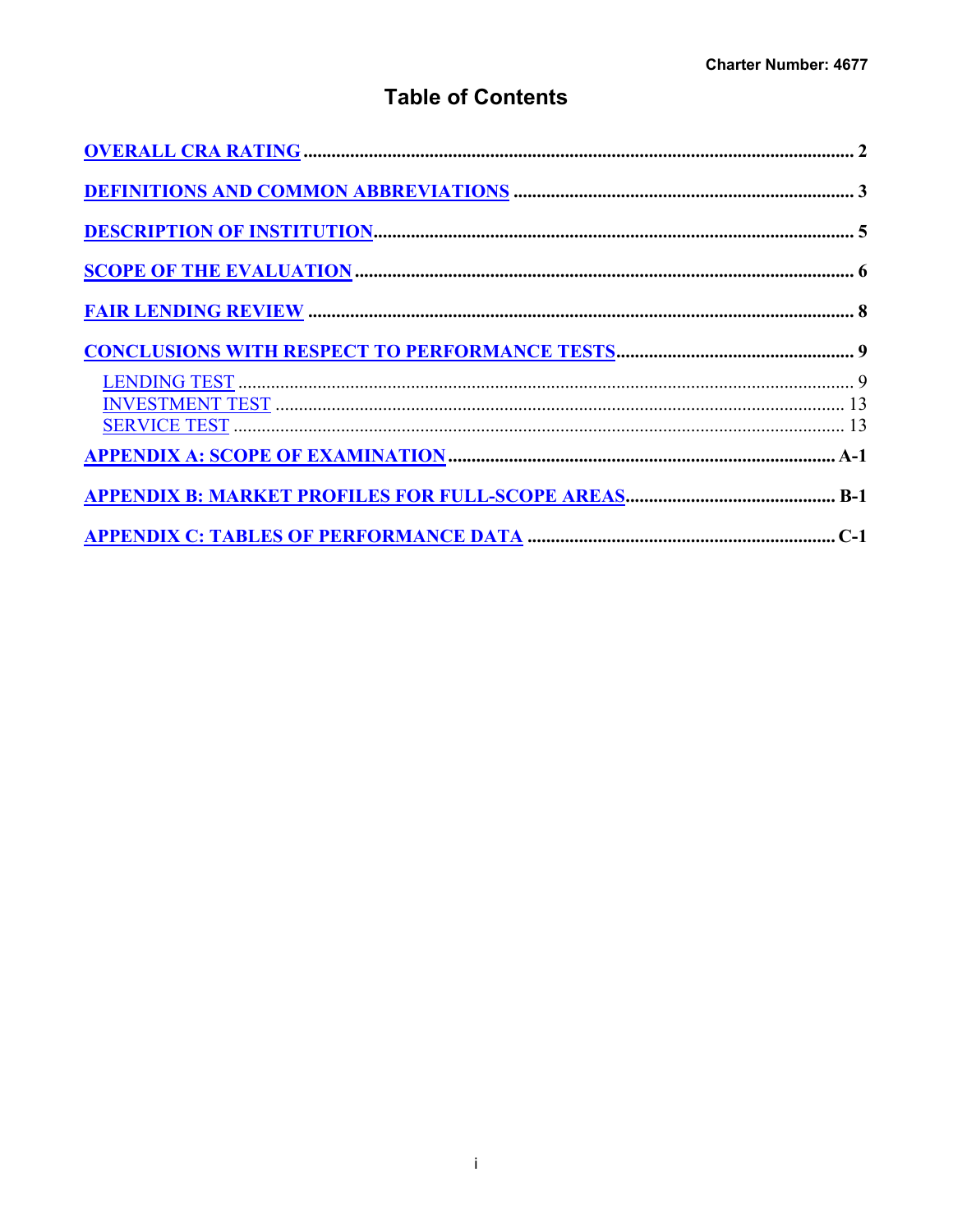## **Overall CRA Rating**

**Institution's CRA Rating**: This institution is rated **Satisfactory**.

The following table indicates the performance level of **First Citizens National Bank** with respect to the Lending, Investment, and Service Tests:

|                           |               | <b>First Citizens National Bank</b><br>Performance Tests |                     |
|---------------------------|---------------|----------------------------------------------------------|---------------------|
| <b>Performance Levels</b> | Lending Test* | <b>Investment Test</b>                                   | <b>Service Test</b> |
| Outstanding               | Х             |                                                          |                     |
| <b>High Satisfactory</b>  |               |                                                          | X                   |
| Low Satisfactory          |               | X                                                        |                     |
| Needs to Improve          |               |                                                          |                     |
| Substantial Noncompliance |               |                                                          |                     |

The lending test is weighted more heavily than the investment and service tests when arriving at an overall rating.

The major factors that support this rating include:

- Good lending levels that are responsive to the credit needs in the Mason City Assessment Area.
- Excellent distribution of loans among borrowers of different income levels and to small businesses and farms.
- The positive impact of the bank's community development lending and flexible lending programs.
- Adequate levels of qualified investments relative to the bank's capacity for investment and the level of opportunities within the assessment area.
- Delivery systems that are reasonably accessible to geographies and individuals of different income levels in the assessment area.
- A relatively high level of community development services during the evaluation period.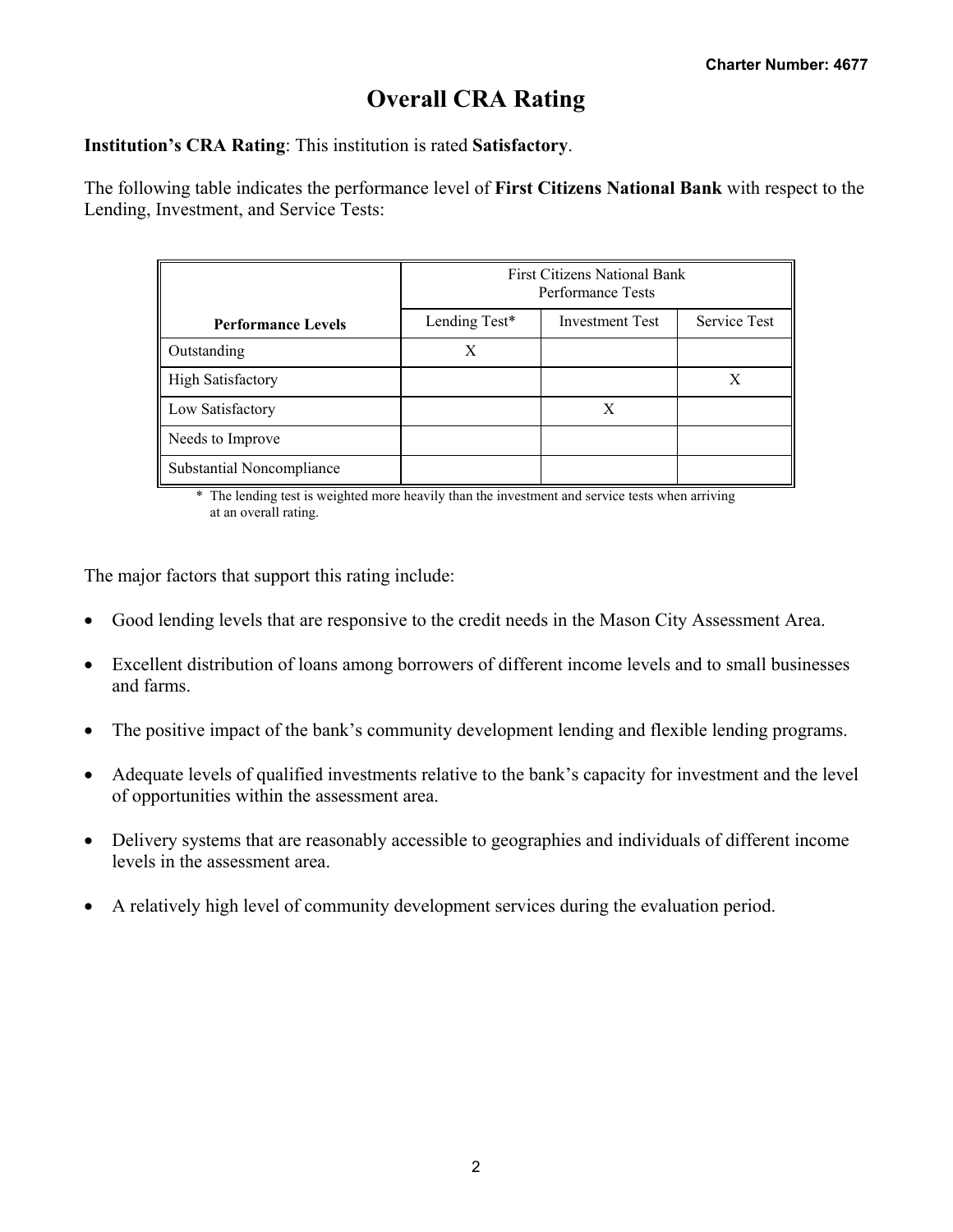## **Definitions and Common Abbreviations**

The following terms and abbreviations are used throughout this performance evaluation. The definitions are intended to provide the reader with a general understanding of the terms, not a strict legal definition.

**Affiliate** - Any company that controls, is controlled by, or is under common control with another company. A company is under common control with another company if the same company directly or indirectly controls both companies. A bank subsidiary is controlled by the bank and is, therefore, an affiliate.

**Block Numbering Area (BNA)** - Statistical subdivisions of counties in which census tracts have not been established. The U.S. Census Bureau has established BNAs in conjunction with state agencies.

**Census Tract (CT) -** Small, locally defined statistical areas within metropolitan statistical areas. These areas are determined by the U.S. Census Bureau in an attempt to group homogenous populations. A CT has defined boundaries per ten-year census and an average population of 4,000.

**Community Development (CD)** - Affordable housing for low- or moderate-income individuals; community services targeted to low- or moderate-income individuals; activities that promote economic development by financing businesses or farms that meet the size eligibility standards of the Small Business Administration's Development Company or Small Business Investment Company programs (13 CFR 121.301) or have gross annual revenues of \$1 million or less; or, activities that revitalize or stabilize low- or moderate-income geographies.

**Community Reinvestment Act (CRA)** - The statute that requires the OCC to evaluate a bank's record of meeting the credit needs of its local community, consistent with the safe and sound operation of the bank, and to take this record into account when evaluating certain corporate applications filed by the bank.

**Full-Scope Review** - Performance under the lending, investment, and service tests is analyzed considering fully understood performance context, quantitative factors (e.g., geographic distribution, borrower distribution, total number and dollar amount of investments, branch distribution) and qualitative factors (e.g., innovation, complexity).

**Geography** - A census tract or a block numbering area delineated by the U.S. Bureau of the Census in the most recent decennial census.

**Home Mortgage Disclosure Act (HMDA)** - The statute that requires certain mortgage lenders that do business or have banking offices in a metropolitan statistical area to file annual summary reports of their mortgage lending activity. The reports include such data as the race, gender, and the income of applicants, the amount of loan requested, and the disposition of the application (e.g., approved, denied, withdrawn).

**Home Mortgage Loans** - Such loans include home purchase and home improvement loans, as defined in the HMDA regulation. This definition also includes multifamily (five or more families) dwellings loans, loans for the purchase of manufactured homes and refinancing of home improvement and home purchase loans.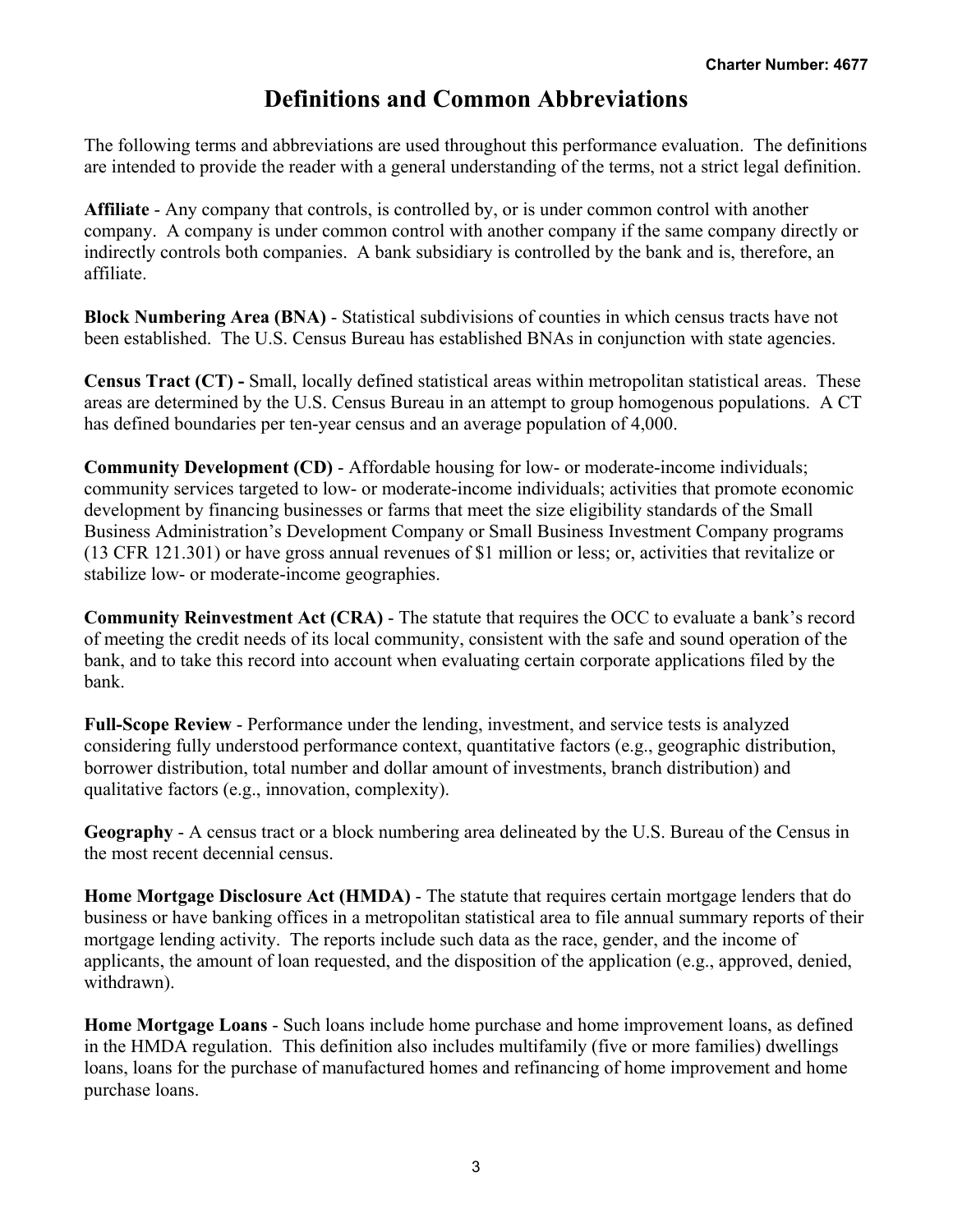**Limited-Scope Review** - Performance under the lending, investment, and service Tests is analyzed using only quantitative factors (e.g., geographic distribution, borrower distribution, total number and dollar amount of investments, branch distribution).

**Low-Income** - Income levels that are less than 50 percent of the median family income.

**Median Family Income (MFI)** - The median income determined by the U.S. Census Bureau every ten years and used to determine the income level category of geographies. Also, the median income determined by the Department of Housing and Urban Development annually that is used to determine the income level category of individuals. For any given area, the median is the point at which half of the families have income above it and half below it.

**Metropolitan Statistical Area (MSA)** - Area defined by the director of the U.S. Office of Management and Budget. MSAs consist of one or more counties, including large population centers and nearby communities that have a high degree of interaction.

**Middle-Income -** Income levels that are at least 80 percent and less than 120 percent of the MFI.

**Moderate-Income** - Income levels that are at least 50 percent and less than 80 percent of the MFI.

**Small Loans to Businesses** - Loans with original amounts of \$1 million or less that are: (1) secured by non-farm nonresidential properties; or (2) commercial and industrial loans to U.S. addresses.

**Small Loans to Farms** - Loans with original amounts of \$500,000 or less that are: (1) secured by farmland; or (2) to finance agricultural production and other loans to farmers.

**Tier 1 Capital** - The total of common shareholders' equity, perpetual preferred shareholders' equity with non-cumulative dividends, retained earnings and minority interests in the equity accounts of consolidated subsidiaries.

**Upper-Income** - Income levels that are 120 percent or more of the MFI.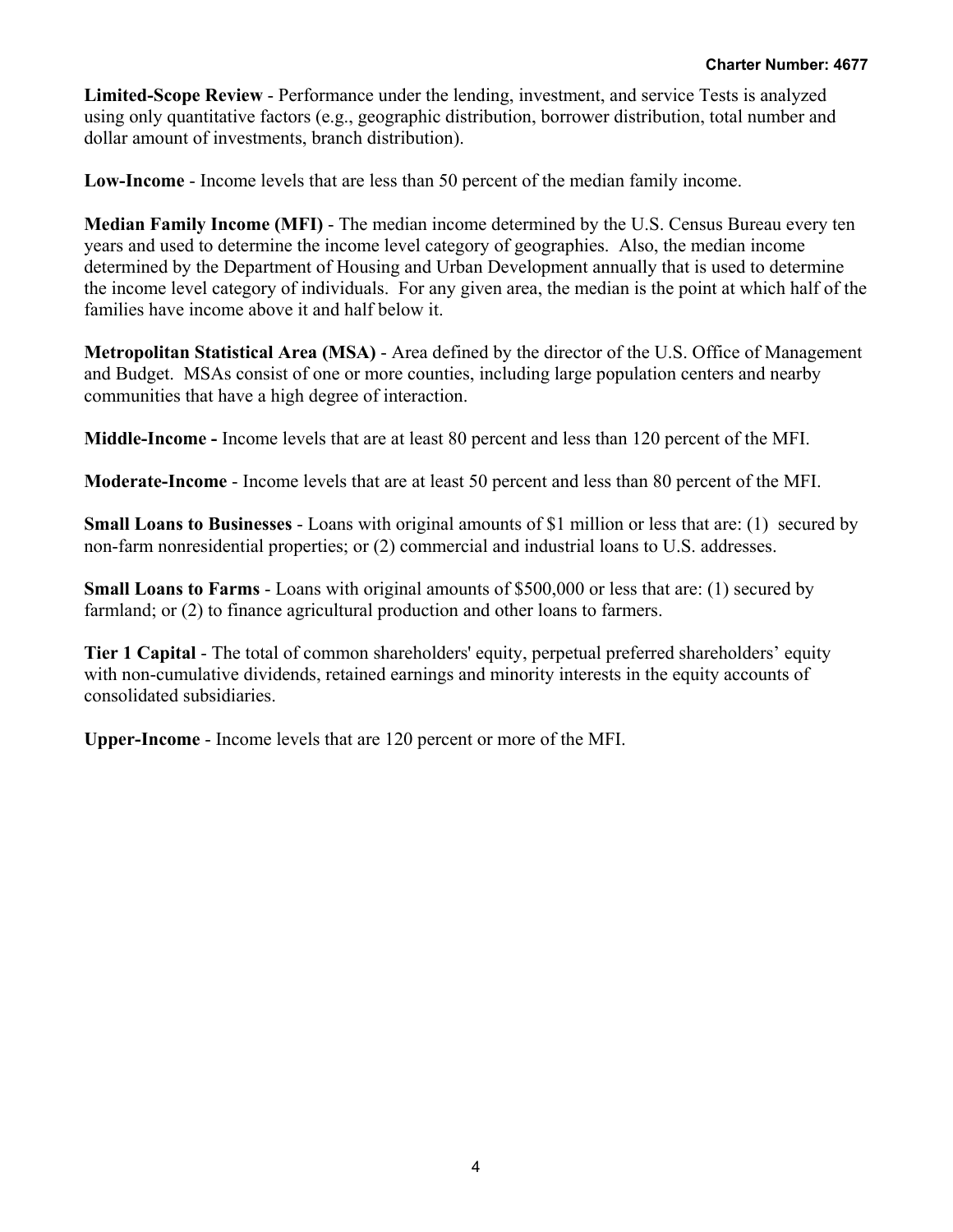## **Description of Institution**

First Citizens National Bank (FCNB) is an intrastate bank headquartered in Mason City, Iowa. It operates twelve offices in ten communities in the north central part of the state. As of June 30, 2001, the bank's assets totaled \$703 million and its Tier I capital was \$57.8 million.

FCNB is a subsidiary of First Citizens Financial Corporation, a one-bank holding company located in Mason City. The holding company's assets totaled \$716 million on December 31, 2000.

FCNB has two operating subsidiaries. First Citizens Trust Company conducts fiduciary activities and Heritage Clubs International, Inc. provides management, consulting, and other specialized services to other financial institutions. Activities of these subsidiaries do not impact the bank's capacity for community reinvestment. FCNB had no merger or acquisition activities during the evaluation period.

The bank offers a full range of services and is active in real estate, business, and farm lending. On June 30, 2001, net loans represented 56% of the bank's assets. Residential real estate loans comprised approximately 33% of the bank's loan portfolio, business loans 30%, farm loans 26%, and other loans 11%.

There are no legal, financial, or other factors impeding FCNB's ability to help meet local credit and community development needs. The most recent CRA Performance Evaluation of FCNB was conducted as of August 10, 1998 and the rating was "Satisfactory."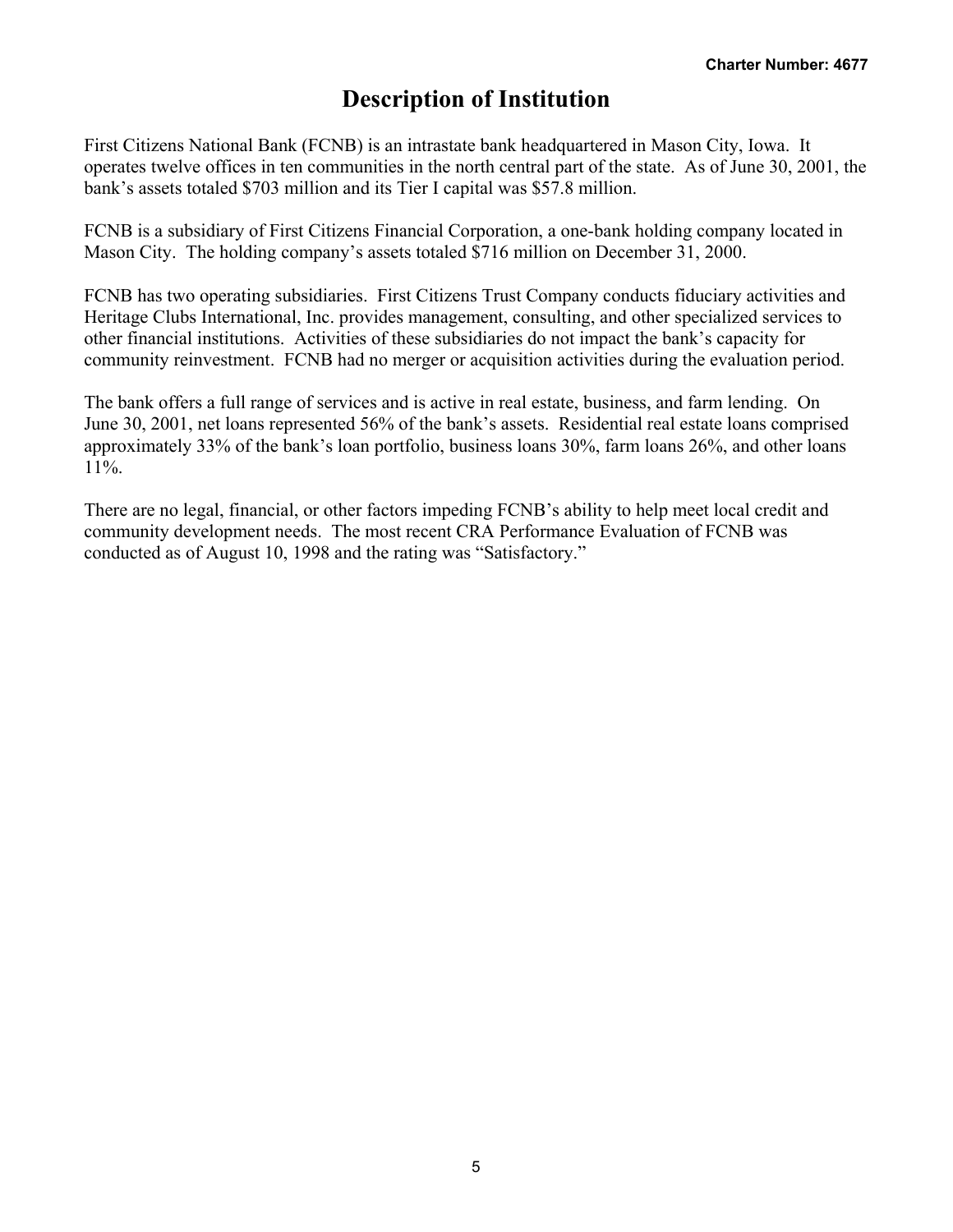## **Scope of the Evaluation**

### **Evaluation Period/Products Evaluated**

Due to the bank's size, FCNB is a large bank for CRA evaluation purposes and subject to the Lending, Investment, and Service Tests.

For the Lending Test, we evaluated the bank's home mortgage, small business, small farm, and community development loans. The evaluation period for the prior CRA examination had covered originations of home mortgage, small business, and small farm loans through June 30, 1998. For this examination, the evaluation period for those loans was July 1, 1998 through December 31, 2000. We did not evaluate year-to-date 2001 data for those loan types because banks report such data in whole years. For community development loans, the evaluation period for the prior CRA examination had covered originations through August 10, 1998. For this examination, the evaluation period for community development loans was August 11, 1998 through September 30, 2001. Market comparisons for small business and small farm lending are based on 1999 peer data because this was the most recent peer data available at the time of the evaluation. Peer data for the bank's home mortgage lending is not available because the bank is not subject to HMDA reporting.

As we evaluated FCNB's Lending Test performance, we gave the greatest weight to the bank's farm lending performance, since the number of FCNB's small loans to farms represented 54% of the loans we considered in this evaluation. We then gave equal weight to the bank's business and home mortgage lending performance. FCNB's small loans to businesses represented 24% of the loans we considered in this evaluation and home mortgage loans represented 22%. Within the home mortgage loan category, we gave the greatest weight to home purchase loans, followed by refinance and then home improvement. By number, those three categories of home mortgage loans represented 48%, 36%, and 16% of FCNB's home mortgage loan originations over the evaluation period.

For the Investment Test, we evaluated both the bank's equity investments and donations. For the Service Test, we evaluated retail services and community development services. Because the prior evaluation period had covered these investment and service activities through August 10, 1998, the current evaluation period for the Investment and Service Tests was August 11, 1998 through September 30, 2001.

### **Data Integrity**

FCNB publicly reports data on the small business and small farm loans it originates. We tested a sample of this data and determined it was sufficiently accurate for use in this CRA evaluation.

Although FCNB does not publicly report data on the home mortgage loans it originates, it does gather some data on those loans. We tested a sample of this data from 20 home purchase loans, 20 home improvement loans, and 20 home mortgage refinance loans. There were minor errors in the data that we corrected. We also supplemented the bank's data by gathering borrower income information for the loans in the sample. We drew conclusions about the bank's home mortgage lending activities from this sample.

We also reviewed community development loans, investments, and services provided by FCNB management to ensure they met the regulatory definition of community development. The few that did not meet the definition were excluded from this evaluation.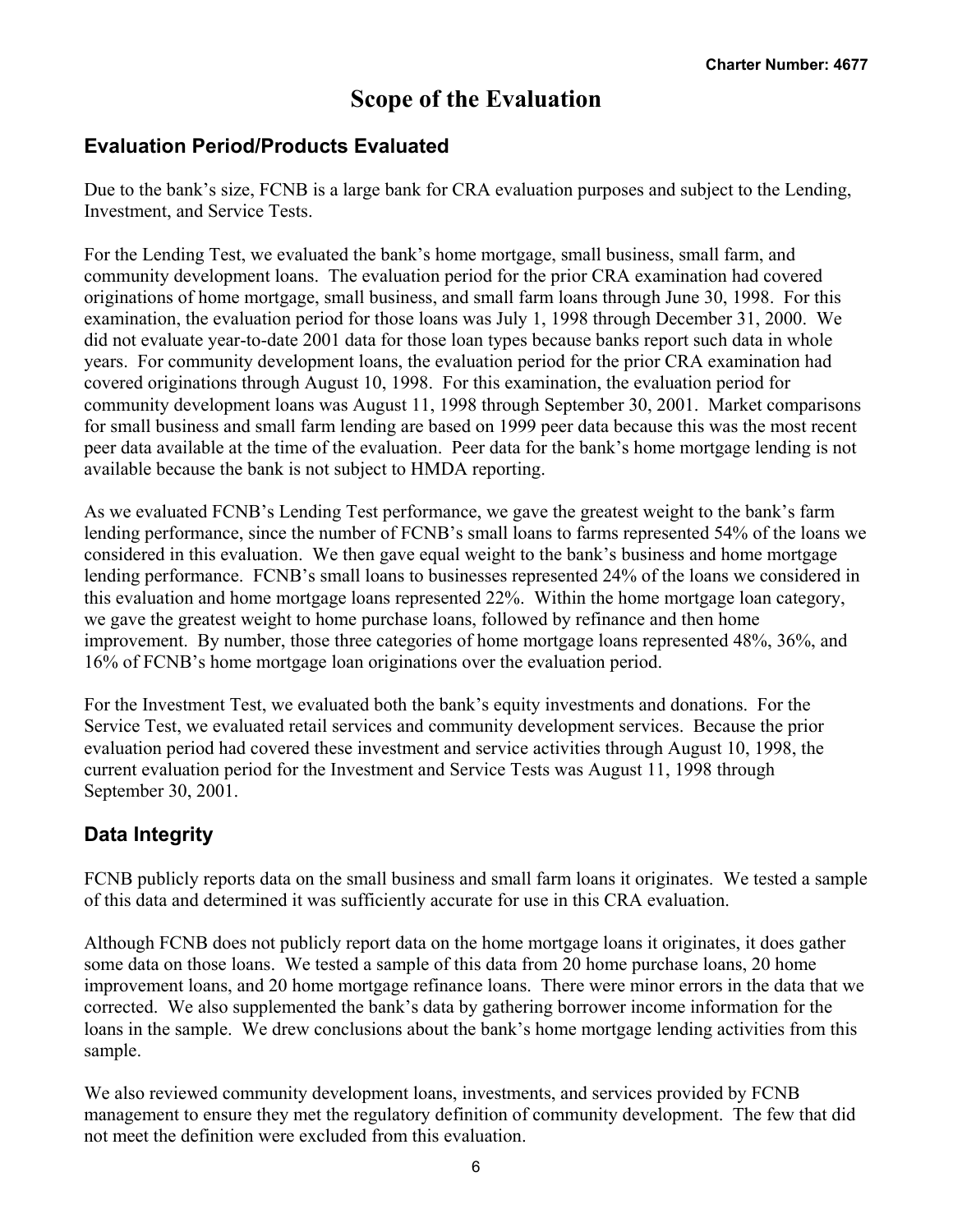## **Selection of Areas for Full-Scope Review**

We conducted a full-scope review for the bank's one assessment area. Refer to Appendix A for information on FCNB's Mason City Assessment Area.

## **Ratings**

The bank's overall rating is based on its performance in the Mason City Assessment Area.

### **Other**

We conducted two community contacts during the examination. One of those contacts was with an organization that focuses on local housing issues. The other was with an organization that works on broad community development matters including housing, job creation and retention, and childcare. The organizations expressed the need for additional housing stock at all price levels. Housing needs include rehabilitation of older housing stock, increased availability of rental housing, and credit counseling. There is also a need for an increased number of jobs at reasonable wage levels. The contacts said that local banks participate in available opportunities to meet the needs.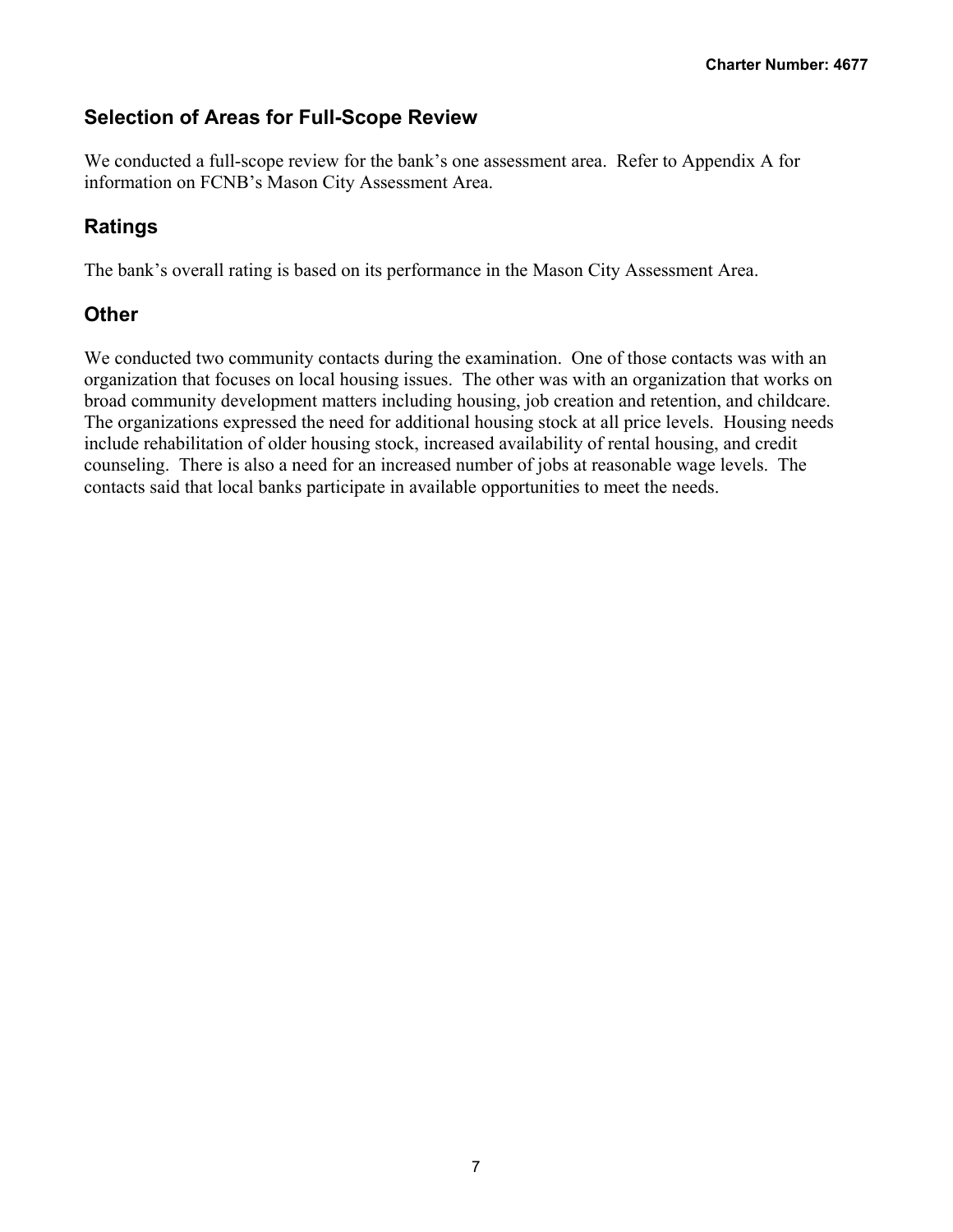## **Fair Lending Review**

An analysis of recent public comments, consumer complaint information, and small business and small farm lending data was performed according to the OCC's risk based fair lending approach. Based on its analysis of the information, the OCC decided that a comprehensive fair lending examination would not need to be conducted in connection with the CRA evaluation this year. The latest comprehensive fair lending exam was performed in 1998.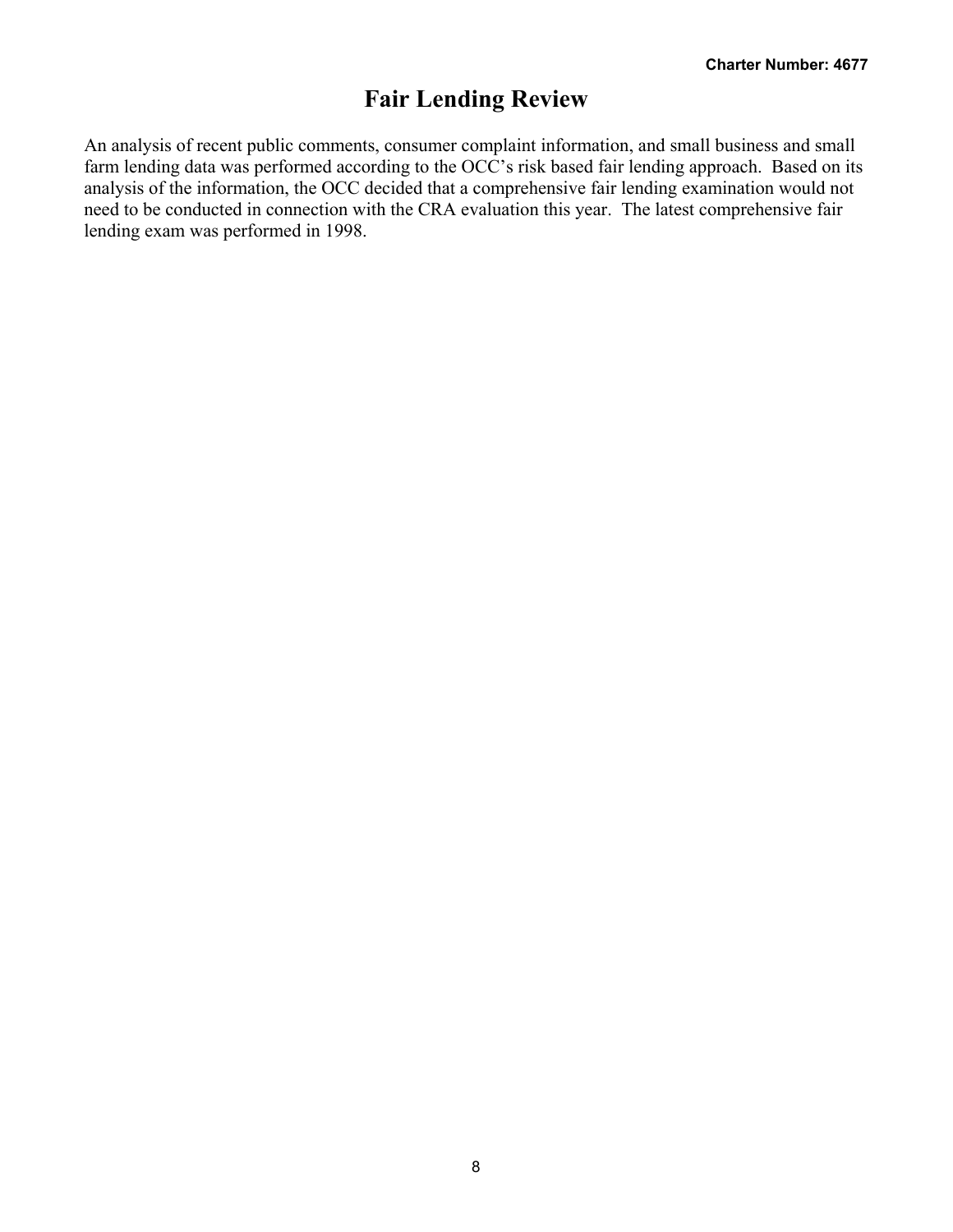## **Conclusions with Respect to Performance Tests**

## **LENDING TEST**

## **Conclusions for Areas Receiving Full-Scope Reviews**

The bank's performance under the Lending Test is rated "Outstanding." This is based on a full-scope review of the bank's performance in the Mason City Assessment Area.

## **Lending Activity**

Refer to Table 1 in appendix C for the facts and data used to evaluate the bank's lending activity.

Lending levels reflect good responsiveness to credit needs in relation to the bank's deposit base. To arrive at this conclusion, we considered the bank's small business and small farm loan market shares in relation to its deposit market share. We also considered the bank's net loan-to-deposit ratio relative to that of other banks. FCNB conducts virtually all of its lending activities within the Mason City Assessment Area.

Based on publicly available information, FCNB's small business and small farm lending levels are excellent. As of June 30, 2000, the most recent date for which deposit market share data is available, FCNB had the highest volume of deposits in the assessment area with a 17.53% deposit market share. It also had originated and purchased the highest volume of both small business and small farm loans in the assessment area. In 1999, FCNB had small business and small farm loan market shares of 37.52% and 63.80%, respectively. These comparisons of deposit and loan market shares are not ideal because the vast majority of the banks on the deposit market share report are not required to report data on their small business and small farm lending activities. Nonetheless, this information is readily available and is one factor to consider in giving perspective to the bank's lending activity. Because FCNB is not a HMDA reporter, market share and market rank information for the bank's home mortgage lending is not available.

The bank's net loan-to-deposit ratio relative to the average of its peer banks is slightly higher. As of June 30, 2001, FCNB's net loan-to-deposit ratio was 86.77% and the national peer group average was 83.11%.

## **Distribution of Loans by Income Level of the Geography**

### *Home Mortgage Loans*

Refer to Tables 2, 3 and 4 in appendix C for the facts and data used to evaluate the geographic distribution of the bank's home mortgage loan originations and purchases.

Geographic distribution of the bank's loans within the Mason City Assessment Area is not meaningful because there are no LMI geographies.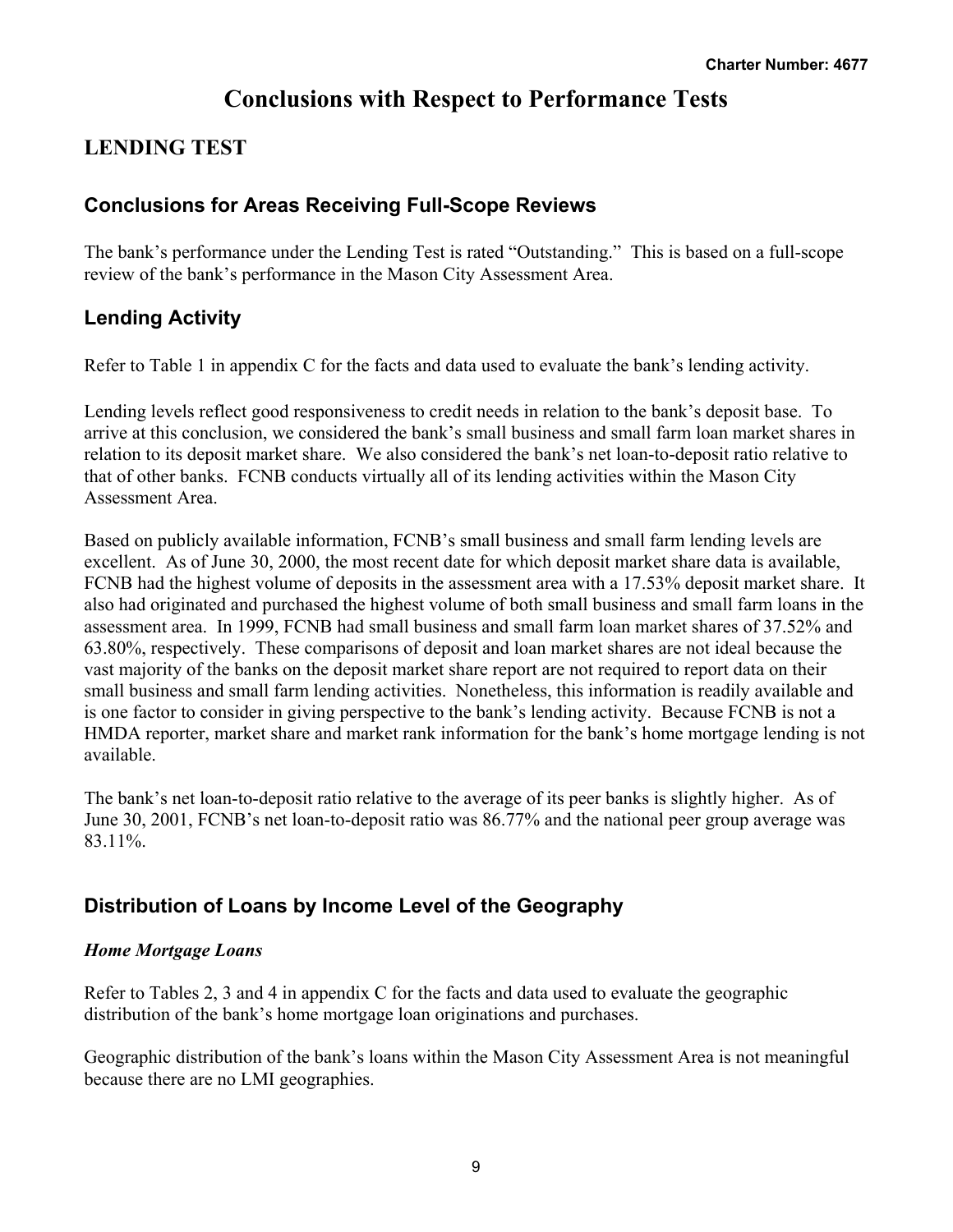#### *Small Loans to Businesses*

Refer to Table 5 in appendix C for the facts and data used to evaluate the geographic distribution of the bank's origination/purchase of small loans to businesses.

Geographic distribution of the bank's loans within the Mason City Assessment Area is not meaningful because there are no LMI geographies.

#### *Small Loans to Farms*

Refer to Table 6 in appendix C for the facts and data used to evaluate the geographic distribution of the bank's origination/purchase of small loans to farms.

Geographic distribution of the bank's loans within the Mason City Assessment Area is not meaningful because there are no LMI geographies.

#### *Lending Gap Analysis*

This analysis is not meaningful because the Mason City Assessment Area does not include any LMI geographies.

#### *Inside/Outside Ratio*

FCNB's level of loan originations and purchases within the assessment area is excellent. During the evaluation period, FCNB originated or purchased 96% of its small business loans and 96% of its small farm loans within the assessment area. In addition, all of the home mortgage loans that we sampled were to borrowers within the assessment area.

### **Distribution of Loans by Income Level of the Borrower**

#### *Home Mortgage Loans*

Refer to Tables 7, 8, and 9 in appendix C for the facts and data used to evaluate the borrower distribution of the bank's home mortgage loan originations and purchases.

The overall borrower distribution of FCNB's home mortgage loans is excellent.

#### **Home Purchase Loans**

FCNB's distribution of home purchase loans to borrowers of different income levels is excellent. While the percentage of the loans made to low-income borrowers was lower than the percentage of families in the assessment area that have low incomes, performance is still considered good. This is based on the difficulty faced by families with very low incomes, particularly those below the poverty level, in affording homes. The percentage of the loans to moderate-income borrowers significantly exceeds the area demographics.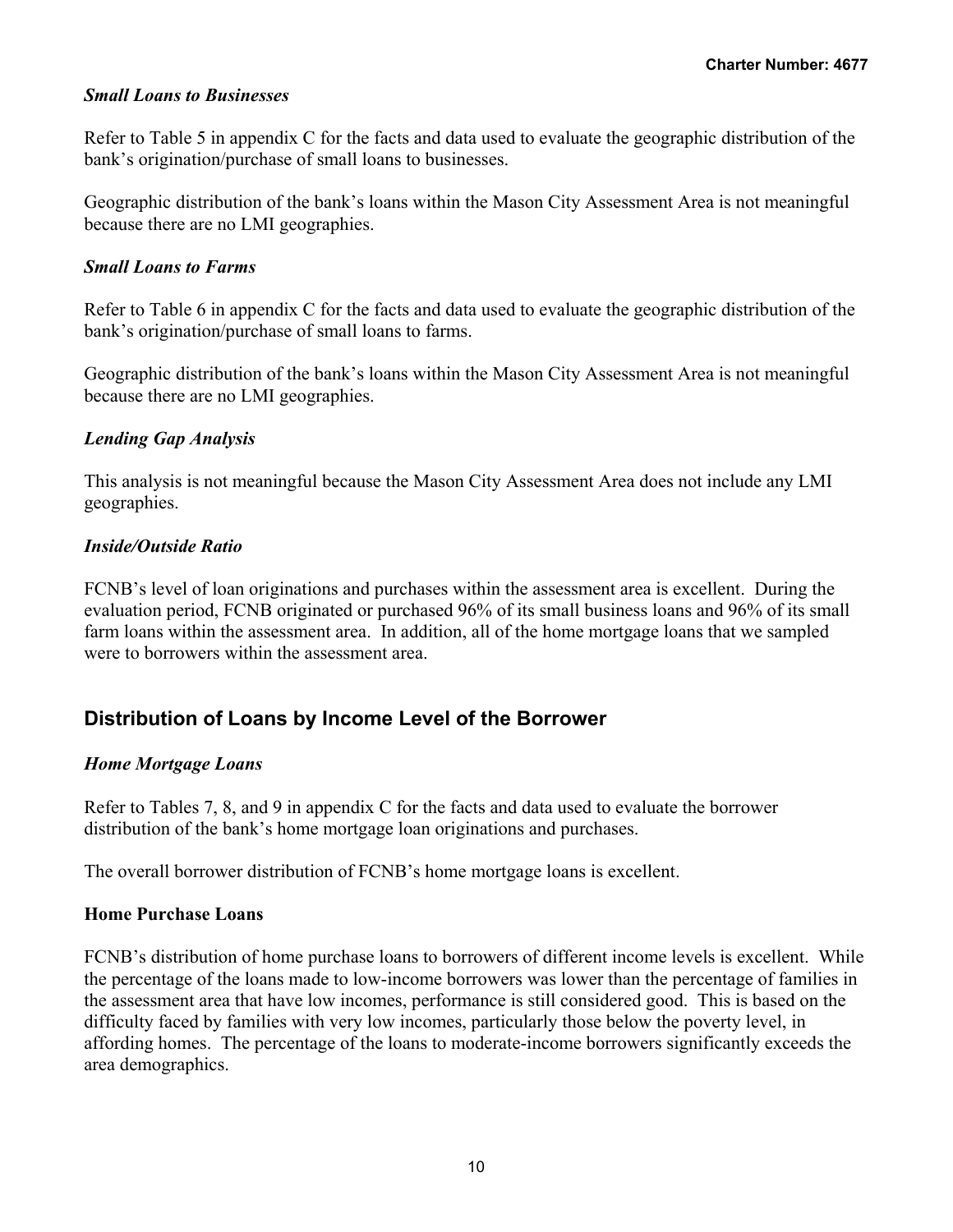#### **Home Improvement Loans**

FCNB's distribution of home improvement loans to borrowers of different income levels is excellent. While the percentage of loans made to low-income borrowers was significantly lower than the percentage of families in the assessment area that have low incomes, meeting the demographic is difficult due to the level of very low-income families in the assessment area. The percentage of loans to moderate-income borrowers significantly exceeds the area demographics.

#### **Home Mortgage Refinance Loans**

FCNB's distribution of home mortgage refinance loans is good. The percentage of loans made to lowincome borrowers was significantly lower than the percentage of families in the assessment area that have low incomes. The bank would have difficulty in meeting the demographic due to the level of families in the assessment area that have very low incomes. The percentage of loans made to moderateincome borrowers is slightly higher than the percentage of families that have moderate incomes.

#### *Small Loans to Businesses*

Refer to Table 10 in appendix C for the facts and data used to evaluate the borrower distribution of the bank's origination/purchase of small loans to businesses.

FCNB's borrower distribution of small loans to businesses was excellent. The percentage of FCNB's small loans to small businesses (those with revenues of \$1 million or less) exceeds the percentage of businesses in the assessment area that report those smaller revenues. In addition, of the banks that report such data, FCNB has a greater market share of loans to businesses with those smaller revenues than it has of loans to businesses with revenues of all sizes.

Information on loan size also indicates FCNB is serving a significant portion of the smaller businesses in the assessment area through the origination of loans of smaller amounts. Ninety-four percent of the small loans to businesses that FCNB originated over the evaluation period were in original amounts of \$100,000 or less. Other banks that report small business data made 46% of their loans in that size category.

#### *Small Loans to Farms*

Refer to Table 11 in the appendix C for the facts and data used to evaluate the borrower distribution of the bank's origination/purchase of small loans to businesses.

FCNB's distribution of small loans to businesses based on borrower income was excellent. The percentage of FCNB's small loans to small farms (those with revenues of \$1 million or less) exceeds the percentage of farms in the assessment area that report those smaller revenues. In addition, of the banks that report such data, FCNB has a greater market share of loans to farms with those smaller revenues than it has of loans to farms with revenues of all sizes.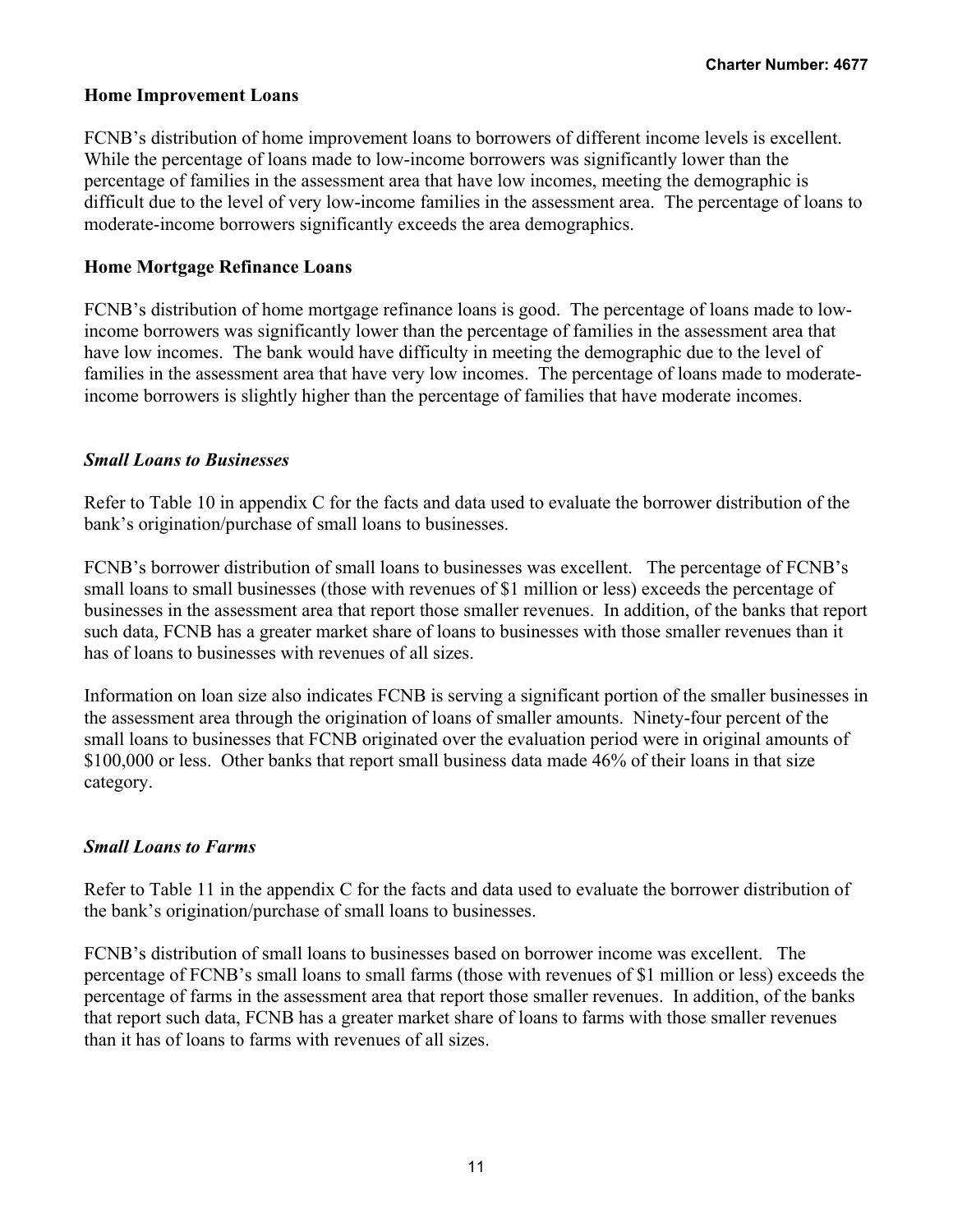Information on loan size also indicates FCNB is serving a significant portion of the smaller farms in the assessment area through the origination of loans of smaller amounts. Ninety-four percent of the small loans to farms that FCNB originated over the evaluation period were in original amounts of \$100,000 or less. Other banks that report small farm data made 57% of their loans in that size category.

## **Community Development Lending**

Refer to Table 1 in appendix C for the facts and data used to evaluate the bank's level of community development lending.

FCNB's level of community development lending has a positive impact on its Lending Test performance. During the evaluation period, the FCNB made seven community development loans totaling \$859,034. This dollar volume represents 1.49% of the bank's Tier I capital. This volume in a community with modest opportunities for community development is a positive reflection of the bank's efforts to participate in available community development opportunities. The loans addressed a broad range of needs in the community, including affordable housing, community services such as childcare and job training, and increased job opportunities, all targeted to help LMI individuals.

### **Product Innovation and Flexibility**

We gave positive consideration to FCNB's participation in loan programs with flexible features that help increase the accessibility of loans to lower income individuals. FCNB offered several flexible loan programs over the evaluation period. Five of the programs targeted LMI homebuyers, which helps to explain the bank's positive borrower distribution performance for home purchase loans. Under the programs, FCNB provides flexible underwriting standards. In general, the flexibility includes allowing lower downpayment amounts and assistance for downpayment and closing costs from the entities sponsoring the programs.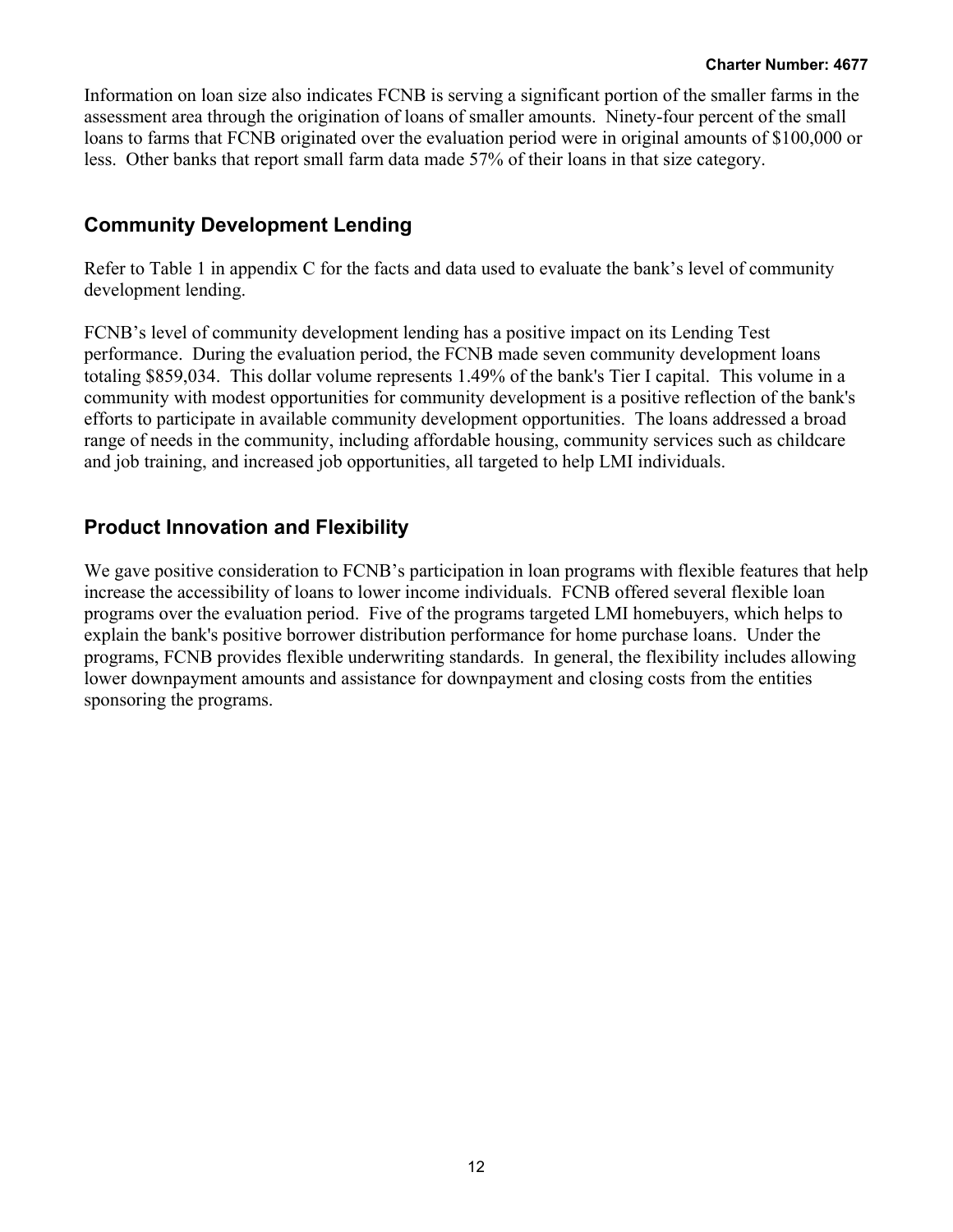## **INVESTMENT TEST**

## **Conclusions for Areas Receiving Full-Scope Reviews**

The bank's performance under the Investment Test is rated "Low Satisfactory." This is based on a fullscope review of the bank's performance in the Mason City Assessment Area.

Refer to Table 12 in appendix C for the facts and data used to evaluate the bank's level of qualified investments.

FCNB had an adequate level of investments in light of the modest level of opportunities for community development that exist within the Mason City Assessment Area. For the evaluation period, FCNB's qualified investments totaled \$795,343. The majority of the qualified investments relate to the bank's investment in a bond which finances low-income rental housing in a community within the assessment area. The bank continues to hold an investment it made during the prior evaluation period. That investment was in a limited partnership established to attract businesses to Floyd County in order to increase employment opportunities, especially for LMI individuals. FCNB's investment is still having an impact on the Mason City Assessment Area. After the partnership sold its first speculative building site, FCNB's investment was available to fund the construction of additional speculative buildings. The third such speculative building has been constructed and is currently for sale. In addition to FCNB's investments, it has also made contributions totaling \$129,668. These contributions were to 33 different organizations or programs within the assessment area that help to promote a wide variety of community development efforts.

### **SERVICE TEST**

### **Conclusions for Areas Receiving Full-Scope Reviews**

The bank's performance under the Service Test is rated "High Satisfactory." This is based on a fullscope review of the bank's performance in the Mason City Assessment Area.

### **Retail Banking Services**

Refer to Table 13 in appendix C for the facts and data used to evaluate the distribution of the bank's branch delivery system and branch openings and closings.

FCNB's delivery systems are reasonably accessible to geographies and individuals of different income levels in its assessment area. The bank operates twelve offices in ten communities within the assessment area. An analysis of the geographic distribution of the bank's offices would not be meaningful since there are no low- or moderate- income geographies within the assessment area. The bank did not open or close any branch offices during the evaluation period.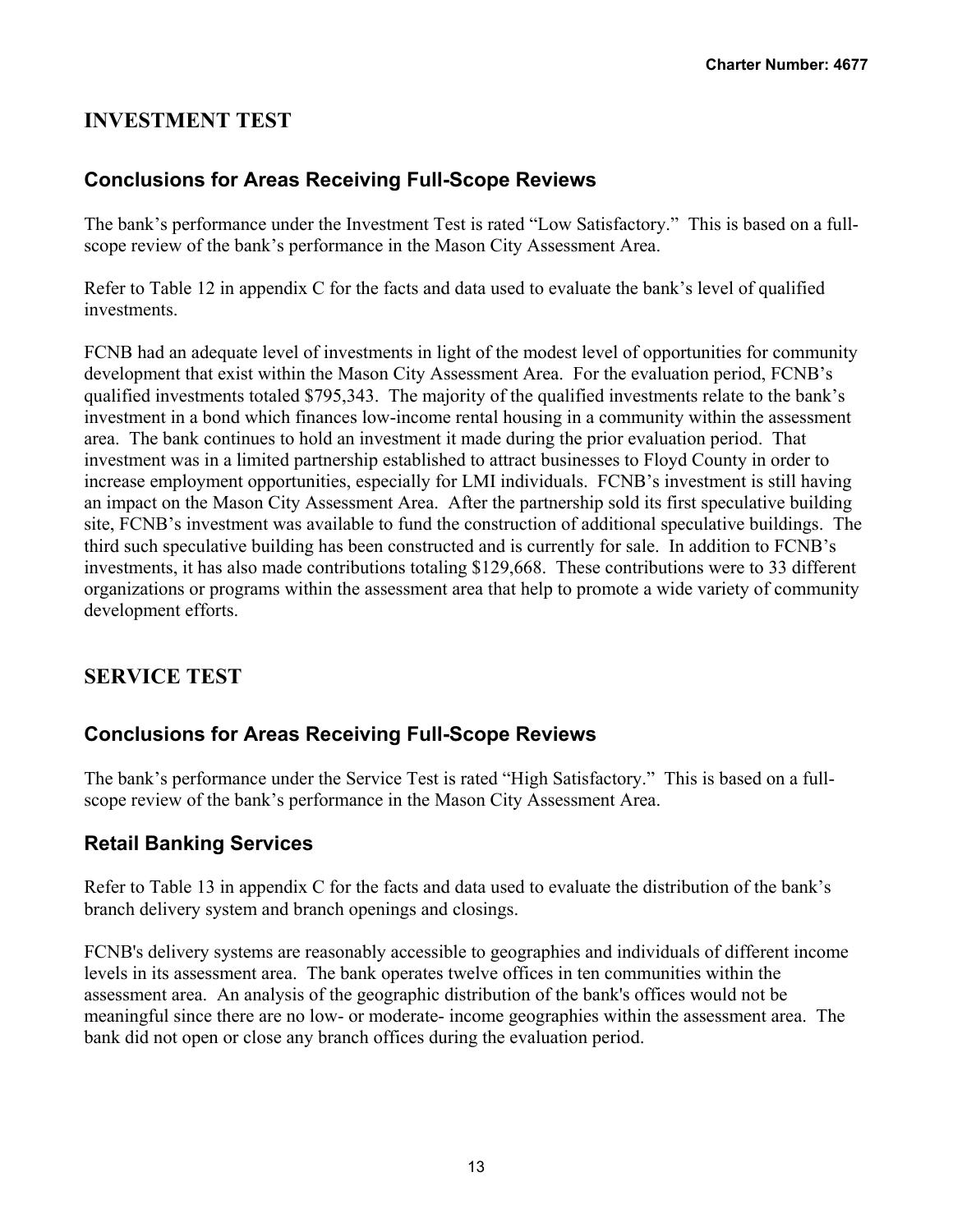The hours and services the bank offers throughout the assessment area are reasonable and vary based on the needs of the communities. Offices in eight of the ten communities offer a full range of traditional banking services. They also have some extended hours, including at least one evening per week and Saturday hours. The other two offices are in smaller communities with more limited demand for banking services. FCNB has morning hours only in those communities and does not have lenders onsite. FCNB lenders are available to customers of those offices through another FCNB office that is located less than 10 miles away. In addition, FCNB personnel will make appointments to accommodate customer needs. Besides these differences in hours and availability of lending staff, there are no material differences in the traditional products and services offered by the branch offices. All locations offer the same deposit and loan products.

To complement the services available at branches, FCNB offers a variety of alternative delivery systems including banking via the telephone, mail, and Internet. In addition, the bank owns nine automated teller machines (ATMs), eight of which are full-service and one of which dispenses cash, but does not accept deposits. These ATMs are located in four of the communities in which the bank has offices. Because the bank does not maintain information on how low- or moderate-income individuals are impacted by these alternative delivery systems, we could not place much weight on them when drawing conclusions under the Service Test.

## **Community Development Services**

The bank provides a relatively high level of community development services compared to the modest level of opportunities available within the assessment area. During the evaluation period, employees of FCNB provided technical assistance and their financial expertise to 24 organizations that work on community development issues within the assessment area. Bank personnel served as officers or board members for organizations that promote small businesses and increased employment opportunities within the community. The bank's involvement in these organizations was especially responsive to the important area need of increased employment opportunities. Bank personnel also worked with organizations that help provide affordable housing and community services to low- and moderateincome individuals in the assessment area.

FCNB's community development services also include accounts or services that increase access to financial services for low- or moderate-income individuals. Specifically, these include Electronic Transfer Accounts, through which the bank provides a low-cost account for customers who receive Federal benefit payments. These also include cashing of Federal- or State-issued checks for no fee for both customers and noncustomers.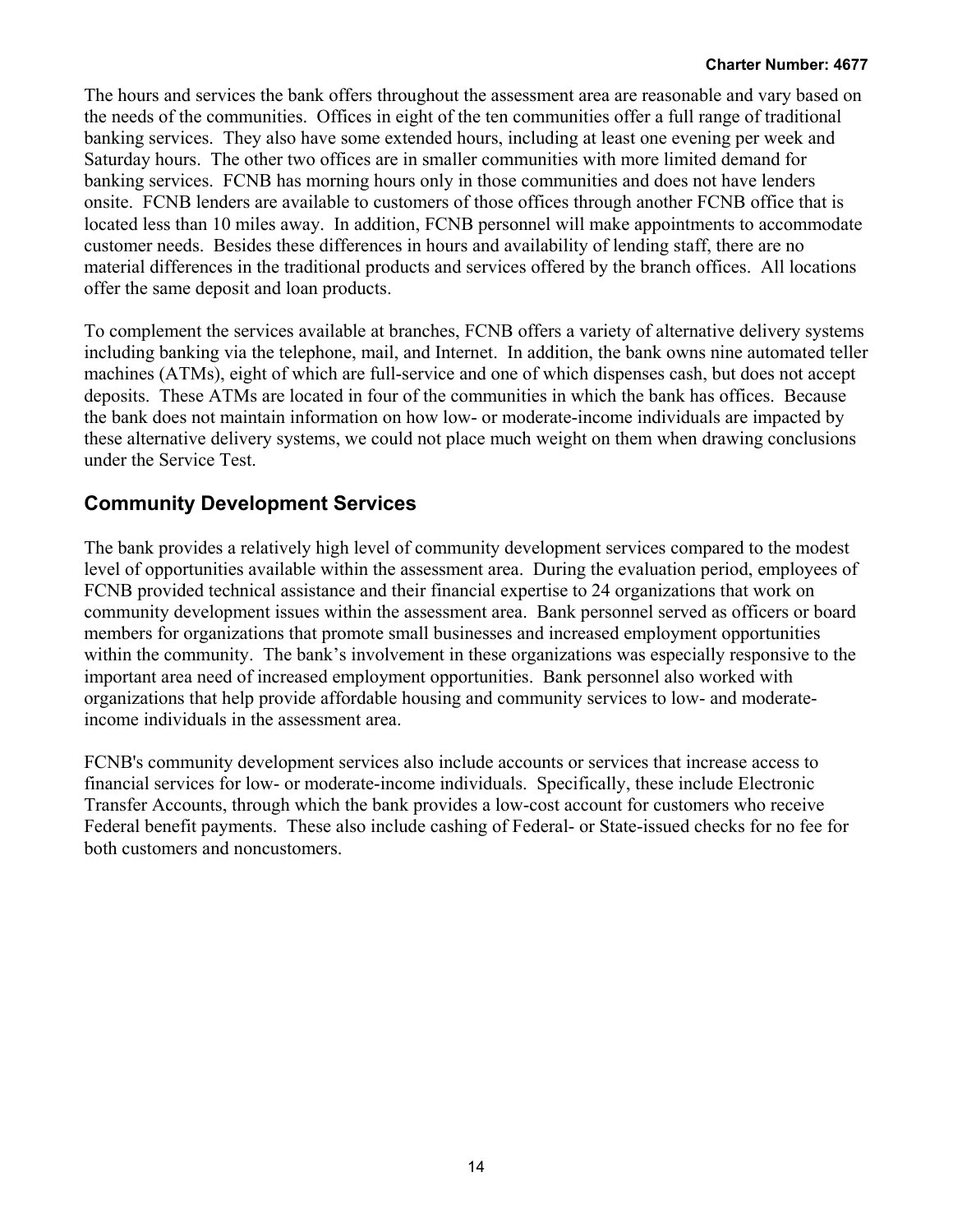## **Appendix A: Scope of Examination**

The following table identifies the time period covered in this evaluation, affiliate activities that were reviewed, and loan products considered. The table also reflects the metropolitan and non-metropolitan areas that received comprehensive examination review (designated by the term "full-scope") and those that received a less comprehensive review (designated by the term "limited-scope").

| <b>Time Period Reviewed</b>                             | Lending Test (excludes CD Loans): July 1, 1998 to December 31, 2000<br>Investment and Service Tests and CD Loans: August 11, 1998 to<br>September 30, 2001 |                                                                                                    |  |  |  |  |  |  |
|---------------------------------------------------------|------------------------------------------------------------------------------------------------------------------------------------------------------------|----------------------------------------------------------------------------------------------------|--|--|--|--|--|--|
| <b>Financial Institution</b>                            |                                                                                                                                                            | <b>Products Reviewed</b>                                                                           |  |  |  |  |  |  |
| First Citizens National Bank (FCNB)<br>Mason City, Iowa |                                                                                                                                                            | Home mortgage loans, small business loans,<br>small farm loans, and community<br>development loans |  |  |  |  |  |  |
| Affiliate(s)                                            | <b>Affiliate Relationship</b>                                                                                                                              | <b>Products Reviewed</b>                                                                           |  |  |  |  |  |  |
| None                                                    |                                                                                                                                                            |                                                                                                    |  |  |  |  |  |  |
| List of Assessment Areas and Type of Examination        |                                                                                                                                                            |                                                                                                    |  |  |  |  |  |  |
| <b>Assessment Area</b>                                  | <b>Type of Exam</b>                                                                                                                                        | <b>Other Information</b>                                                                           |  |  |  |  |  |  |
| Mason City - non-metropolitan area                      | Full-Scope                                                                                                                                                 | Whole counties of: Cerro Gordo, Chickasaw,<br>Floyd, Franklin, Hancock, Mitchell, and<br>Wright    |  |  |  |  |  |  |
|                                                         |                                                                                                                                                            | Partial counties of: Butler (BNAs 9701 and<br>9703), Howard (BNA 9603), and Worth<br>(BNA 9903)    |  |  |  |  |  |  |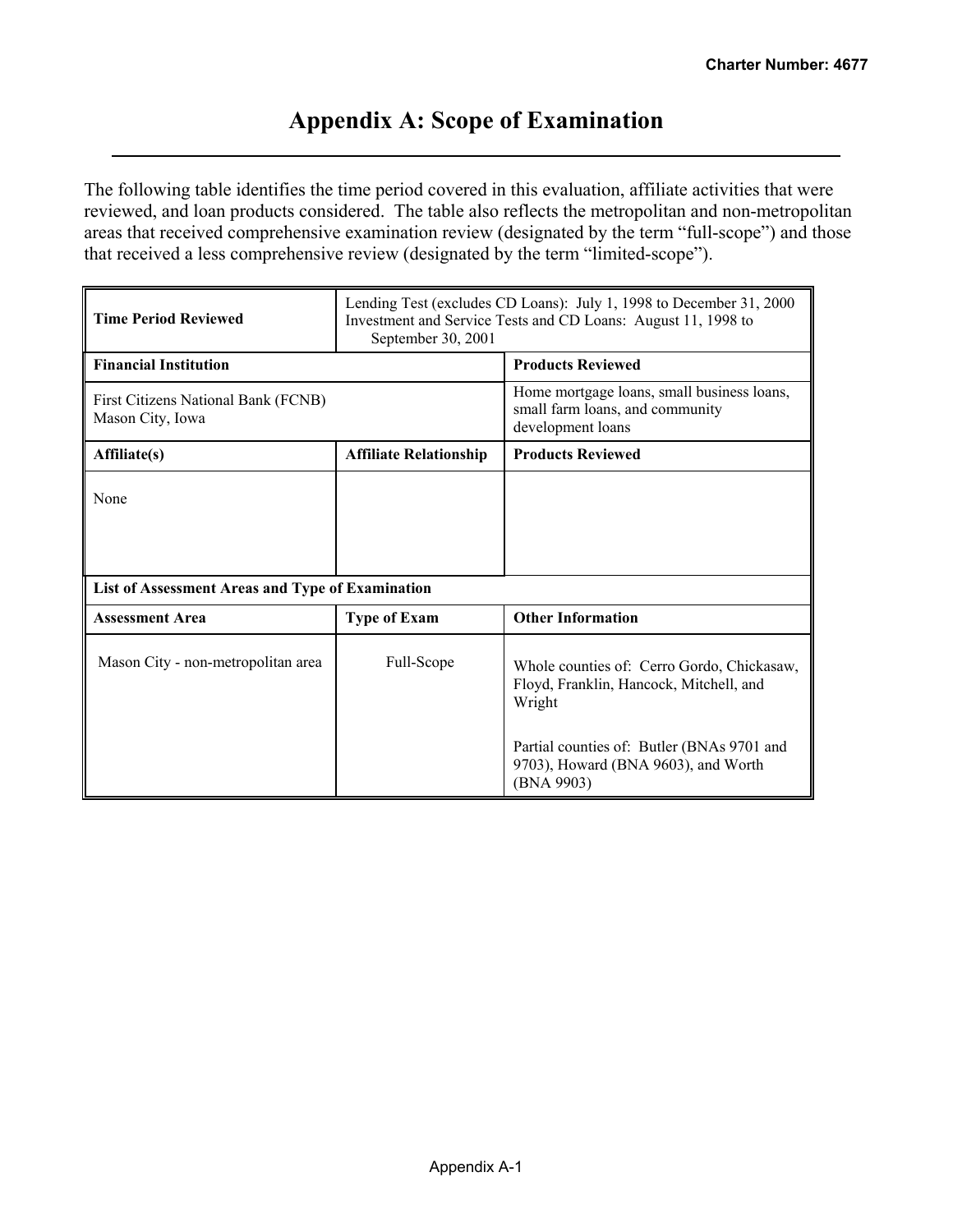# **Appendix B: Market Profiles for Full-Scope Areas**

## **Table of Contents**

## **Market Profiles for Areas Receiving Full-Scope Reviews**

|--|--|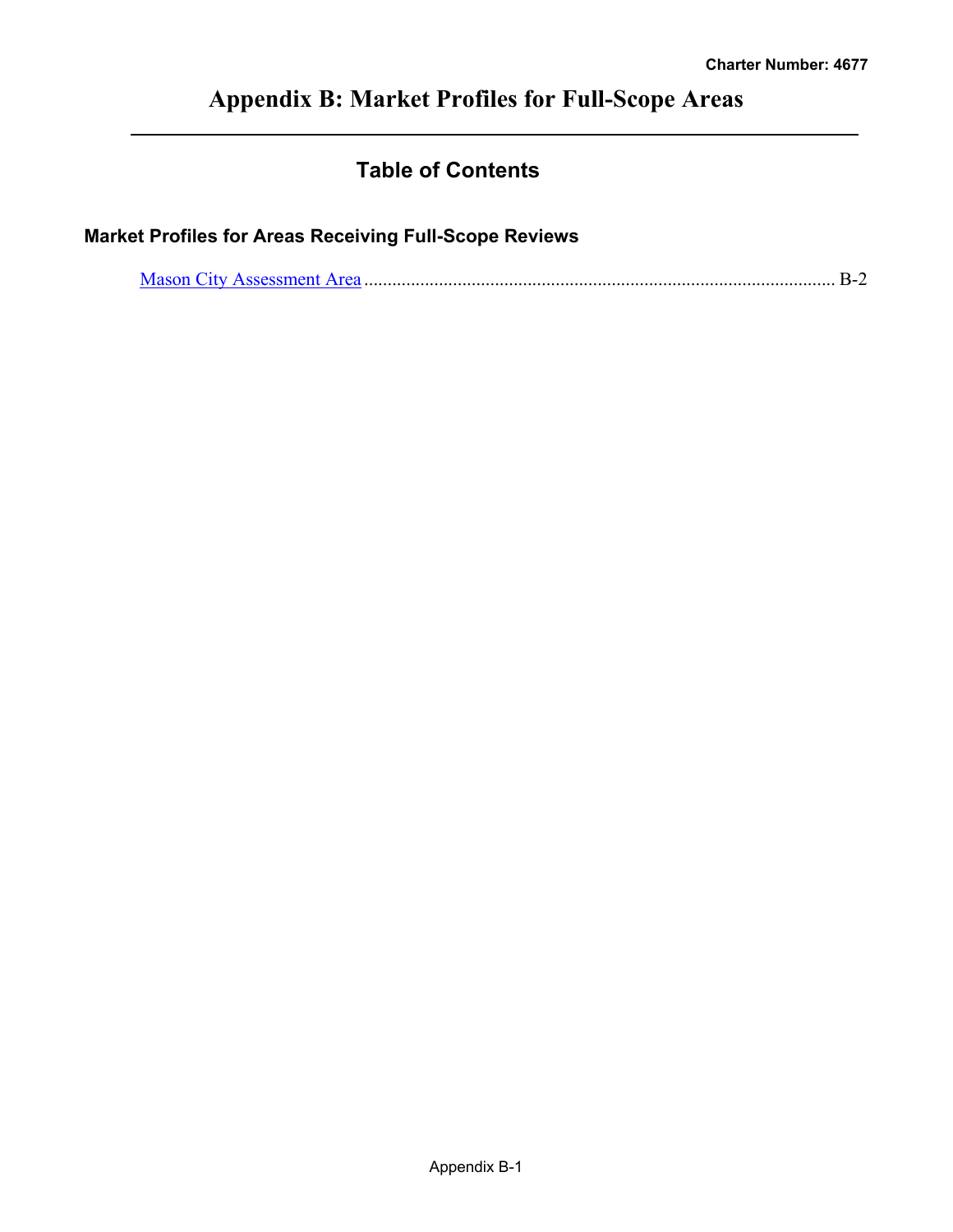| Demographic Information for Full-Scope Area: Mason City Assessment Area                                       |                                |                 |                                                  |                    |                   |                   |  |  |  |  |  |  |  |
|---------------------------------------------------------------------------------------------------------------|--------------------------------|-----------------|--------------------------------------------------|--------------------|-------------------|-------------------|--|--|--|--|--|--|--|
| Demographic Characteristics                                                                                   | #                              | Low<br>$%$ of # | Moderate<br>$%$ of #                             | Middle<br>$%$ of # | Upper<br>$%$ of # | $NA*$<br>$%$ of # |  |  |  |  |  |  |  |
| Geographies (Census Tracts/BNAs)                                                                              | 38                             | $\Omega$        | $\Omega$                                         | 97.37              | 2.63              | $\Omega$          |  |  |  |  |  |  |  |
| Population by Geography                                                                                       | 138,724                        | $\Omega$        | $\theta$                                         | 94.37              | 5.63              | $\Omega$          |  |  |  |  |  |  |  |
| Owner-Occupied Housing by<br>Geography                                                                        | 40,031                         | $\Omega$        | $\theta$                                         | 94.57              | 5.43              | $\theta$          |  |  |  |  |  |  |  |
| Businesses by Geography                                                                                       | 7,224                          | $\Omega$        | $\Omega$                                         | 97.52              | 2.48              | $\Omega$          |  |  |  |  |  |  |  |
| Farms by Geography                                                                                            | 3,524                          | $\Omega$        | $\Omega$                                         | 99.40              | .60               | $\Omega$          |  |  |  |  |  |  |  |
| Family Distribution by Income Level                                                                           | 38,599                         | 16.15           | 19.84                                            | 27.17              | 36.84             | $\Omega$          |  |  |  |  |  |  |  |
| Distribution of Low- and Moderate-<br>Income Families throughout AA<br>Geographies                            | 13,891                         | $\Omega$        | $\theta$                                         | 96.53              | 3.47              | $\Omega$          |  |  |  |  |  |  |  |
| Median Family Income<br>HUD Adjusted Median Family Income<br>for $2001$<br>Households Below the Poverty Level | \$29,303<br>\$48,400<br>11.46% |                 | Median Housing Value<br><b>Unemployment Rate</b> |                    |                   | \$37,965<br>3.10% |  |  |  |  |  |  |  |

#### **Mason City Assessment Area**

(\*) The NA category consists of geographies that have not been assigned an income classification.

Source: 1990 U.S. Census, and 2001 HUD updated MFI.

FCNB's Mason City Assessment Area consists of ten whole or partial counties, all contiguous and in the north central region of Iowa. The whole counties are Cerro Gordo, Chickasaw, Floyd, Franklin, Hancock, Mitchell, and Wright. The partial counties are Butler, Howard, and Worth. The assessment area does not include any LMI BNAs. The assessment area meets the requirements of the CRA regulation and does not arbitrarily exclude any LMI geographies.

FCNB has a total of twelve offices. All are full-service except one that is a drive-up facility alone. The bank operates a total of nine ATMs in the communities of Mason City, Charles City, Clarion, and Osage. All ATMs are full-serve except for one that does not accept deposits. Based on deposits, FCNB is the market leader in its assessment area. The most recent date for which deposit market share information is available is June 30, 2000. On that date, FCNB held \$437 million in deposits and had a market share of 17.53%. The bank with the next largest volume of deposits on that date was Wells Fargo Bank Iowa, NA with deposits in the assessment area of \$159 million, which represented a 6.37% market share.

The largest city in the assessment area is Mason City, with a population of approximately 30 thousand; the next most populous city is Charles City at approximately 10 thousand. The assessment area has a fairly diversified manufacturing and service oriented economic base. Some of the major employers include hospitals and health care providers, insurance companies, food processors, and companies that manufacture doors and ice machines. During August 2001, Iowa's unemployment rate of 3.1% was below the national average of 4.9%. Organizations and local governments within the assessment area are concerned with local rates of unemployment and underemployment have taken steps to address those concerns.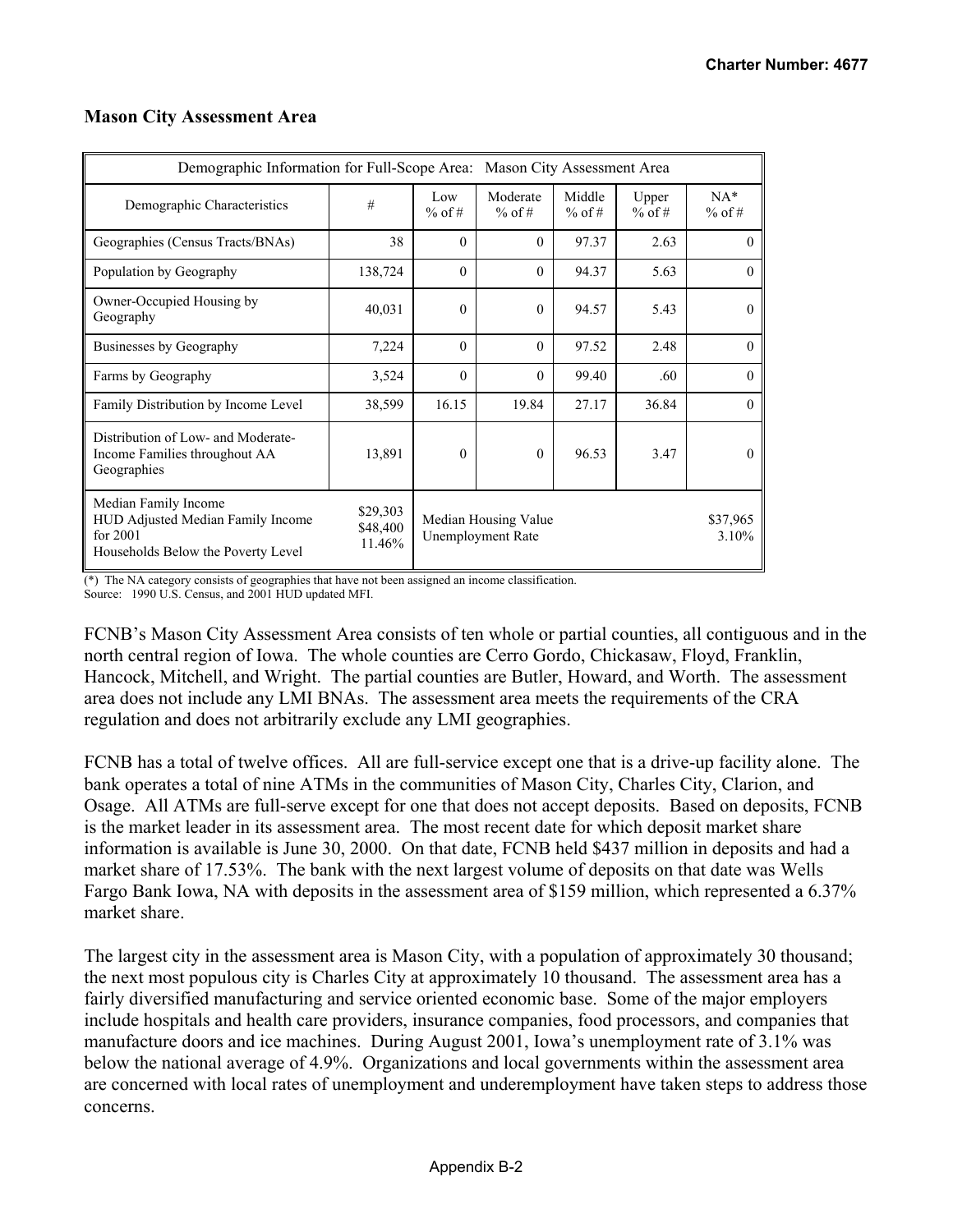Much of the assessment area is rural farmland. Corn and soybeans are the primary agricultural products. There are several nationally-based agricultural processing companies located in Mason City. To further support the local agricultural industry, the area has regional offices of the Farm Service Agency, Farm Bureau, National Resources Conservation Service, Agriculture Department for Rural Development, Iowa State University Extension Office, and the Iowa Department of Natural Resources. This mix of production, processing, and service provides solid support for the agricultural economy.

There are strong efforts to attract businesses to the area, in an effort to decrease the rates of unemployment and underemployment and to increase the tax base. In 1999, the City Council of Mason City approved a city "Enterprise Zone." That program also offers various tax credits to help spur local economic development. An Internet site sponsored by the city of Mason City lists various incentive programs that local businesses can use for job creation and business expansion. Mason City has an Economic Development Corporation that established a revolving loan fund to promote increased economic activity. Funding for this revolving fund came from contributions of local individuals and businesses. Under 1997 Iowa legislation, four areas within Floyd County are designated "Enterprise Zones." New or expanding businesses in those areas that comply with specific wage, investment, and benefits criteria are eligible for various tax credits. The Charles City Area Development Corporation also administers various programs to support the community, largely to attract new businesses to the area to increase employment. These local programs provide opportunities for financial institutions to assist with local economic development initiatives.

We conducted two community contacts during the examination. One of those contacts was with an organization that focuses on local housing issues. The other was with an organization that works on a broad range of community development matters including housing, job creation and retention, and childcare. The organizations expressed the need for additional housing stock at all price levels. Housing needs include rehabilitation of older housing stock, increased availability of rental housing, and credit counseling. There is also a need for creation of jobs at reasonable wage levels. The contacts said that local banks participate in available opportunities to meet the needs in the assessment area.

There is a modest level of opportunities for banks to participate in community development within the assessment area. The community development efforts of local governments and organizations have provided some opportunities for banks. In general, the overall health of the economy and lack of designated low- and moderate-income areas within the assessment area have resulted in only a modest level of opportunities for banks to participate in community development. The community contacts were not aware of any loan, investment, or service opportunities that were available to banks in which banks were not participating.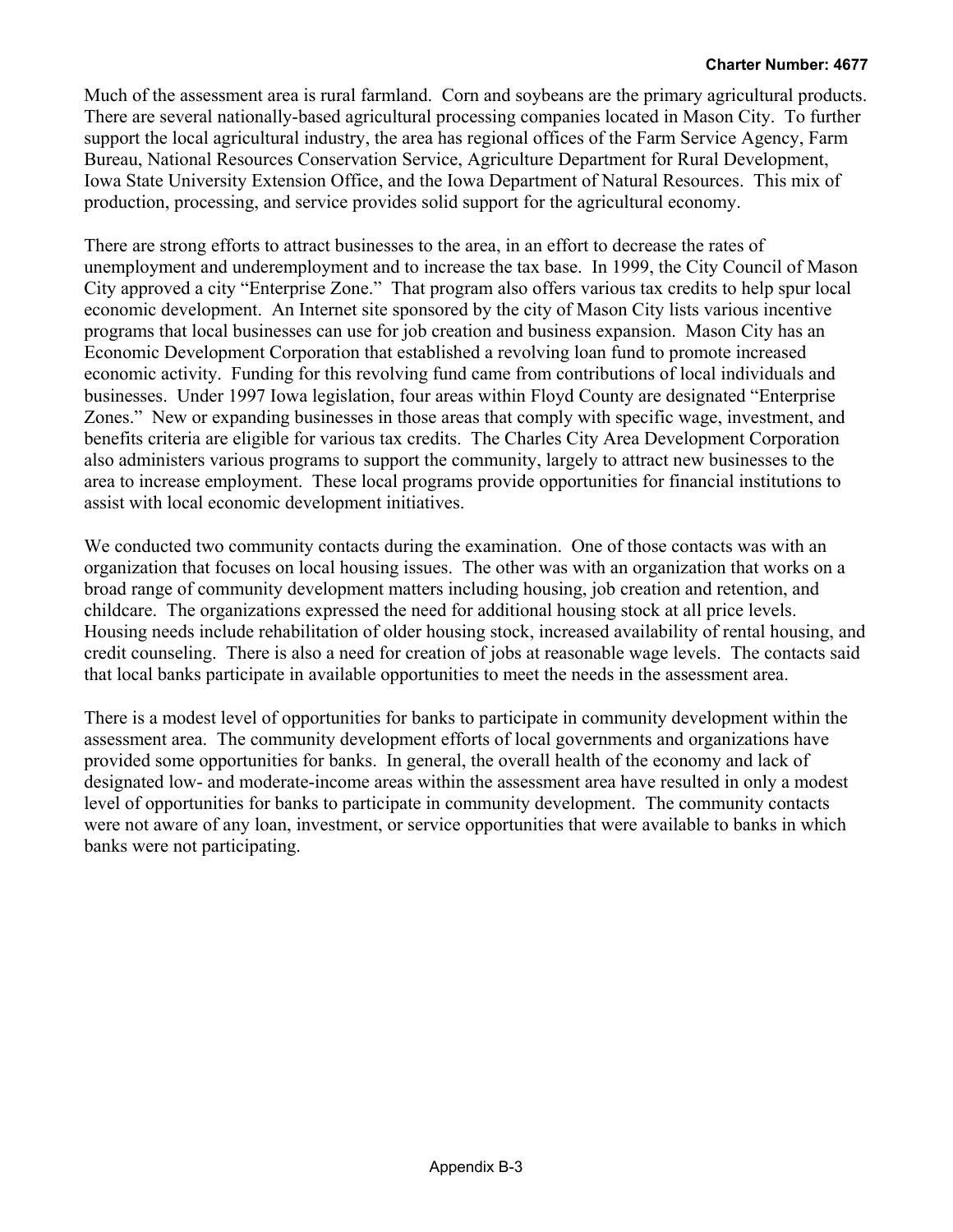## **Content of Standardized Tables**

References to the "bank" include activities of any affiliates that the bank provided for consideration (refer to appendix A: Scope of the Examination). For purposes of reviewing the lending test tables, the following are applicable: purchased loans are treated as originations/purchases and market share is the number of loans originated and purchased by the bank as a percentage of the aggregate number of reportable loans originated and purchased by all lenders in the MSA/assessment area.

The following is a listing and brief description of the tables:

- **Table 1. Lending Volume** Presents the number and dollar amount of reportable loans originated and purchased by the bank over the evaluation period by MSA/assessment area.
- **Table 2. Geographic Distribution of Home Purchase Loans** Compares the percentage distribution of the number of loans originated and purchased by the bank in low-, moderate-, middle-, and upper-income geographies to the percentage distribution of owneroccupied housing units throughout those geographies. The table also presents market share information based on the most recent aggregate market data available.
- **Table 3. Geographic Distribution of Home Improvement Loans** See Table 2.
- **Table 4. Geographic Distribution of Refinance Loans** See Table 2.
- **Table 5. Geographic Distribution of Small Loans to Businesses** The percentage distribution of the number of small loans (less than or equal to \$1 million) to businesses originated and purchased by the bank in low-, moderate-, middle-, and upper-income geographies compared to the percentage distribution of businesses (regardless of revenue size) throughout those geographies. The table also presents market share information based on the most recent aggregate market data available.
- **Table 6. Geographic Distribution of Small Loans to Farms** The percentage distribution of the number of small loans (less than or equal to \$500,000) to farms originated and purchased by the bank in low-, moderate-, middle-, and upper-income geographies compared to the percentage distribution of farms (regardless of revenue size) throughout those geographies. The table also presents market share information based on the most recent aggregate market data available.
- **Table 7. Borrower Distribution of Home Purchase Loans** Compares the percentage distribution of the number of loans originated and purchased by the bank to low-, moderate-, middle-, and upper-income borrowers to the percentage distribution of families by income level in each MSA/assessment area. The table also presents market share information based on the most recent aggregate market data available.
- **Table 8. Borrower Distribution of Home Improvement Loans** See Table 7.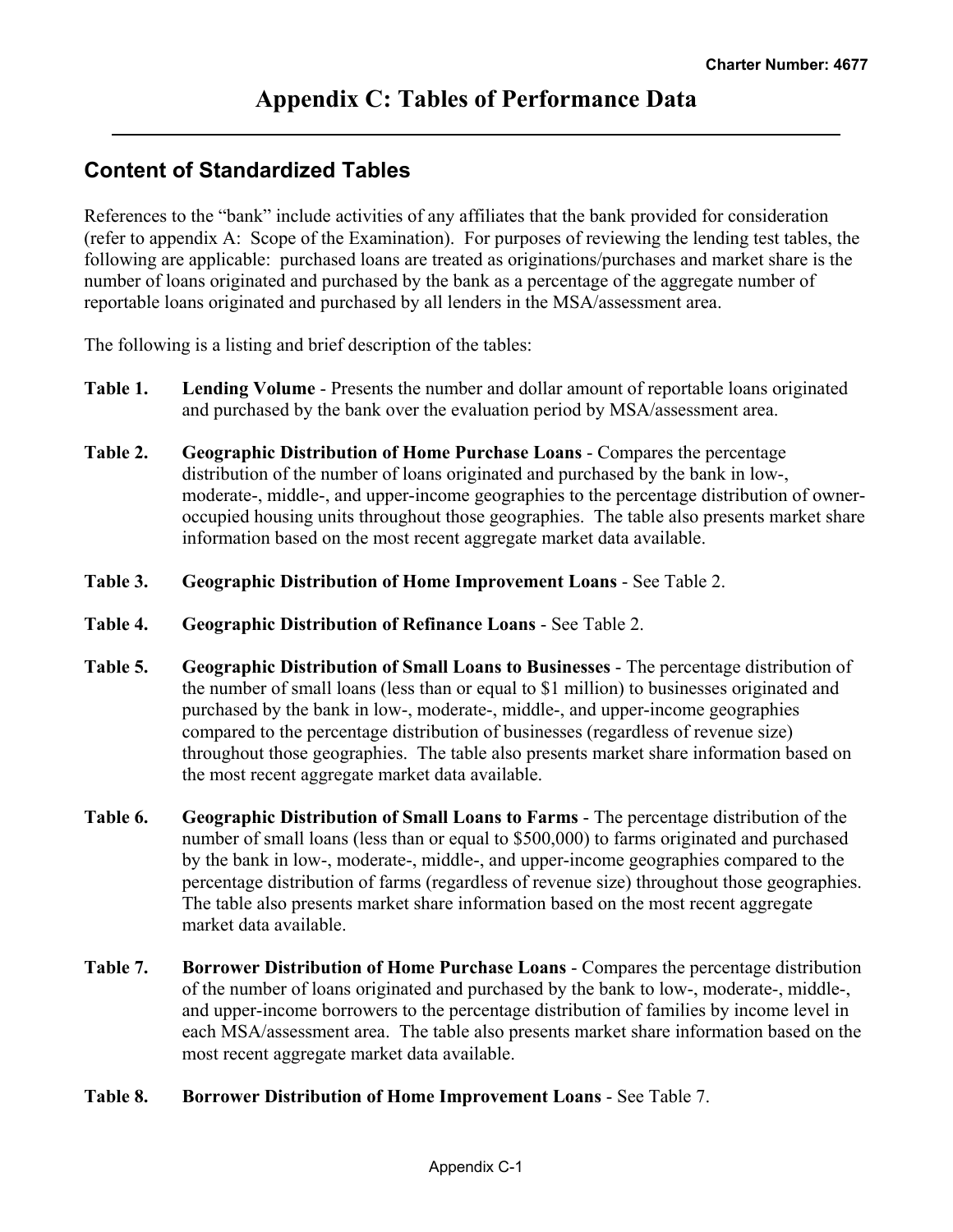- **Table 9. Borrower Distribution of Refinance Loans** See Table 7.
- **Table 10. Borrower Distribution of Small Loans to Businesses** Compares the percentage distribution of the number of small loans (less than or equal to \$1 million) originated and purchased by the bank to businesses with revenues of \$1 million or less to the percentage distribution of businesses with revenues of \$1 million or less. In addition, the table presents the percentage distribution of the number of loans originated and purchased by the bank by loan size, regardless of the revenue size of the business. Market share information is presented based on the most recent aggregate market data available.
- **Table 11. Borrower Distribution of Small Loans to Farms** Compares the percentage distribution of the number of small loans (less than or equal to \$500,000) originated and purchased by the bank to farms with revenues of \$1 million or less to the percentage distribution of farms with revenues of \$1 million or less. In addition, the table presents the percentage distribution of the number of loans originated and purchased by the bank by loan size, regardless of the revenue size of the farm. Market share information is presented based on the most recent aggregate market data available.
- **Table 12. Qualified Investments** Presents the number and dollar amount of qualified investments made by the bank in each MSA/AA. The table separately presents investments made during prior evaluation periods that are still outstanding and investments made during the current evaluation period. Prior-period investments are reflected at their book value as of the end of the evaluation period. Current period investments are reflected at their original investment amount even if that amount is greater than the current book value of the investment. The table also presents the number and dollar amount of unfunded qualified investment commitments. In order to be included, an unfunded commitment must be legally binding

and tracked and recorded by the bank's financial reporting system.

**Table 13. Distribution of Branch Delivery System and Branch Openings/Closings** - Compares the percentage distribution of the number of the bank's branches in low-, moderate-, middle-, and upper-income geographies to the percentage of the population within each geography in each MSA/AA. The table also presents data on branch openings and closings in each MSA/AA.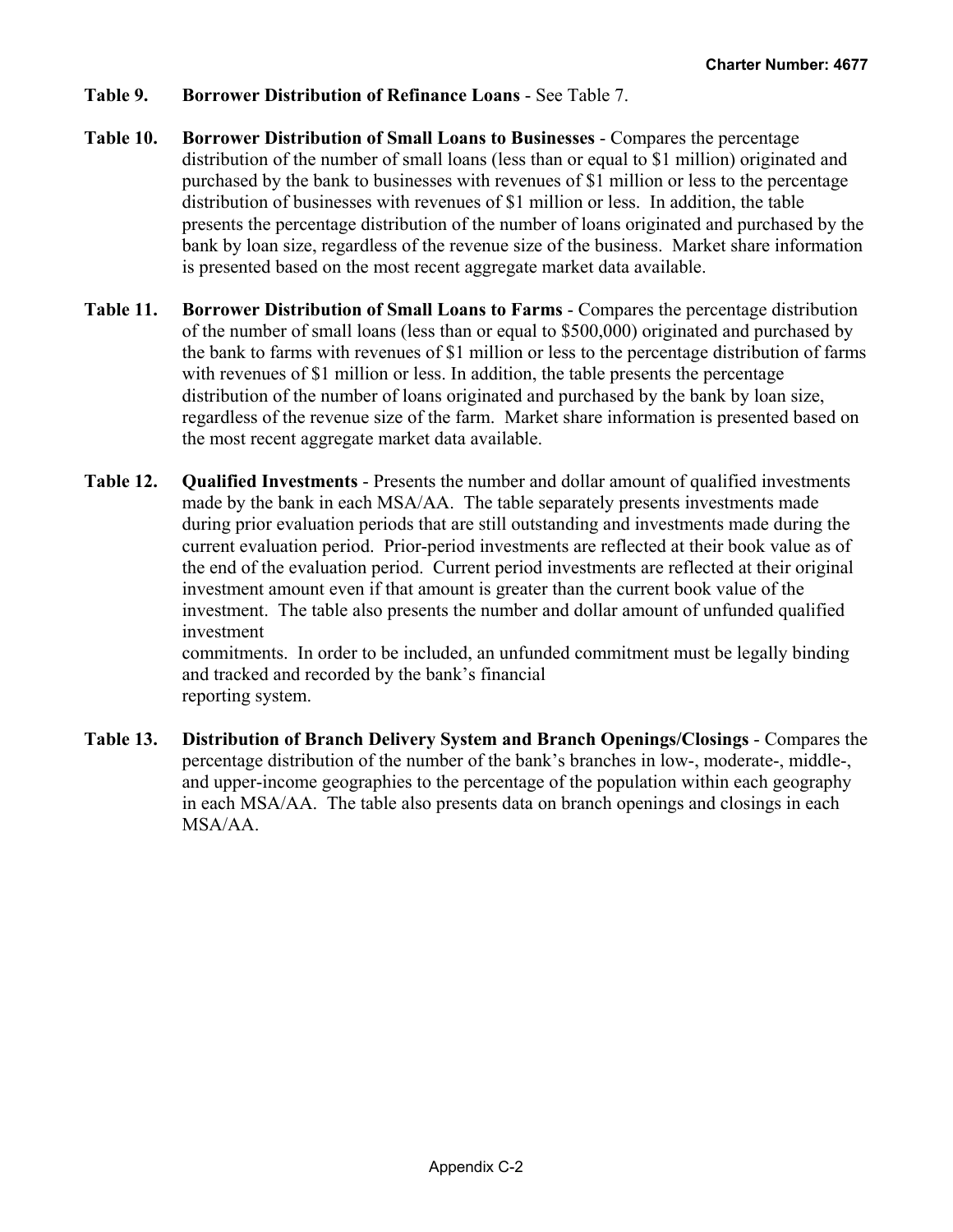#### **Table 1. Lending Volume**

| <b>LENDING VOLUME</b> |                          |               | State: IOWA |                                     |            |       |                      | Evaluation Period: JULY 1, 1998 TO DECEMBER 31, 2000 |                                  |       |                                |                                                                                                                                     |
|-----------------------|--------------------------|---------------|-------------|-------------------------------------|------------|-------|----------------------|------------------------------------------------------|----------------------------------|-------|--------------------------------|-------------------------------------------------------------------------------------------------------------------------------------|
| MSA/Assessment Area:  | % of Rated<br>Area Loans | Home Mortgage |             | Small Loans to<br><b>Businesses</b> |            |       | Small Loans to Farms |                                                      | Community<br>Development Loans** |       | <b>Total Reported</b><br>Loans | $%$ of<br>Rated Area<br>Deposits<br>in                                                                                              |
|                       | $(\#)$ in<br>$MSA/AA*$   | $\#$          | \$ (000's)  | $\#$                                | \$ (000's) | $\#$  | \$ (000's)           | $\#$                                                 | \$ (000's)                       | $\#$  | \$ (000's)                     | $\ensuremath{\mathsf{MS}}\xspace\ensuremath{\mathsf{A}}\xspace/\ensuremath{\mathsf{A}}\xspace\ensuremath{\mathsf{A}}\xspace$<br>*** |
| Full-Review:          |                          |               |             |                                     |            |       |                      |                                                      |                                  |       |                                |                                                                                                                                     |
| Mason City            | 100.00                   | 1,896         | 105,228     | 2,132                               | 75,109     | 4,657 | 142,973              | $\overline{7}$                                       | 859                              | 8,692 | 324,169                        | 100.00                                                                                                                              |
|                       |                          |               |             |                                     |            |       |                      |                                                      |                                  |       |                                |                                                                                                                                     |
|                       |                          |               |             |                                     |            |       |                      |                                                      |                                  |       |                                |                                                                                                                                     |
|                       |                          |               |             |                                     |            |       |                      |                                                      |                                  |       |                                |                                                                                                                                     |
|                       |                          |               |             |                                     |            |       |                      |                                                      |                                  |       |                                |                                                                                                                                     |
|                       |                          |               |             |                                     |            |       |                      |                                                      |                                  |       |                                |                                                                                                                                     |
|                       |                          |               |             |                                     |            |       |                      |                                                      |                                  |       |                                |                                                                                                                                     |
|                       |                          |               |             |                                     |            |       |                      |                                                      |                                  |       |                                |                                                                                                                                     |
| Limited-Review:       |                          |               |             |                                     |            |       |                      |                                                      |                                  |       |                                |                                                                                                                                     |
|                       |                          |               |             |                                     |            |       |                      |                                                      |                                  |       |                                |                                                                                                                                     |
|                       |                          |               |             |                                     |            |       |                      |                                                      |                                  |       |                                |                                                                                                                                     |
|                       |                          |               |             |                                     |            |       |                      |                                                      |                                  |       |                                |                                                                                                                                     |
|                       |                          |               |             |                                     |            |       |                      |                                                      |                                  |       |                                |                                                                                                                                     |
|                       |                          |               |             |                                     |            |       |                      |                                                      |                                  |       |                                |                                                                                                                                     |
|                       |                          |               |             |                                     |            |       |                      |                                                      |                                  |       |                                |                                                                                                                                     |
|                       |                          |               |             |                                     |            |       |                      |                                                      |                                  |       |                                |                                                                                                                                     |

(\*) Rated area refers to either the state or multistate MSA rating area.

(\*\*) The evaluation period for Community Development Loans is August 11, 1998 to September 30, 2001.

(\*\*\*) Deposit data as of June 30, 2000. Rated area refers to either the state or multistate MSA rating area.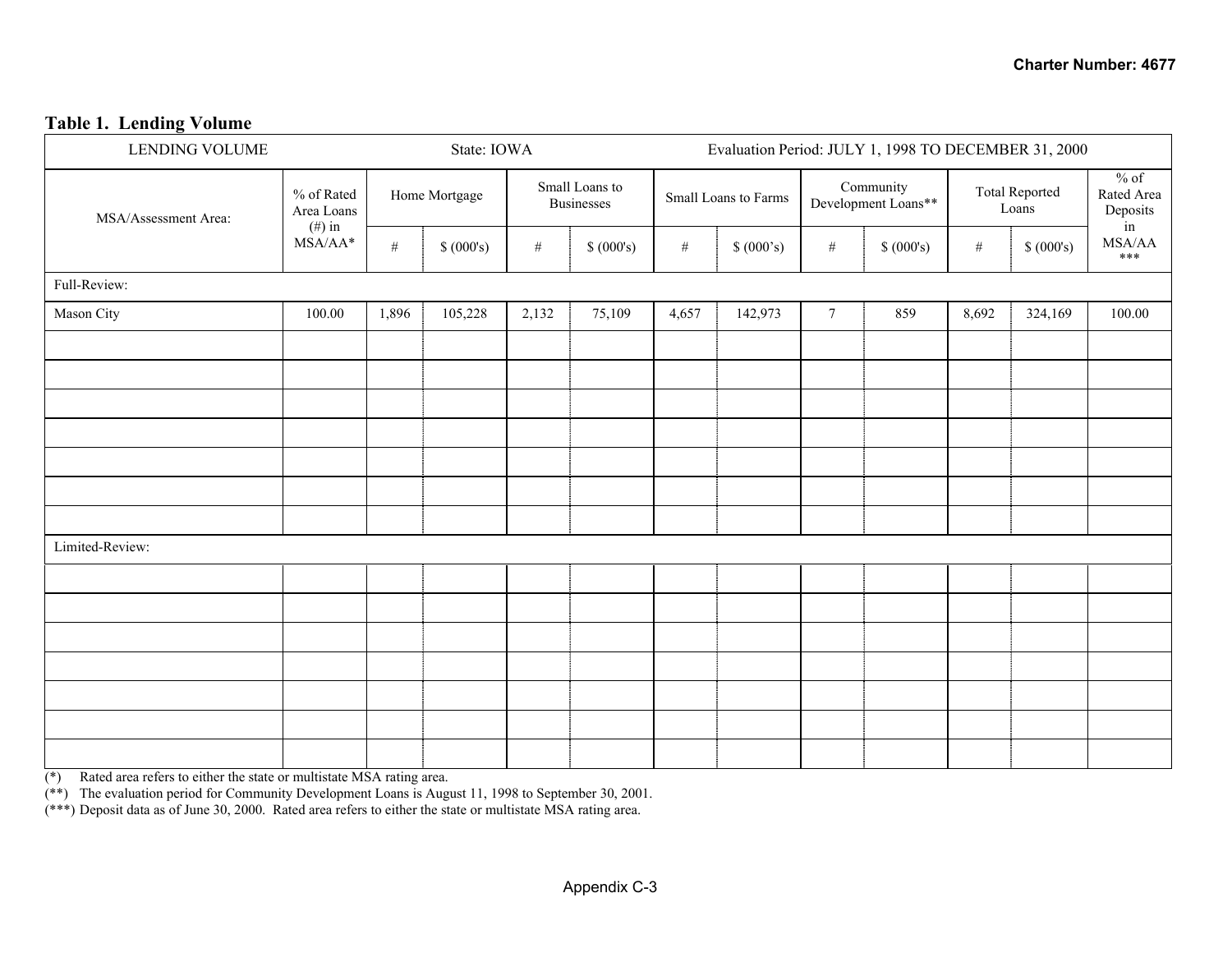#### **Table 2. Geographic Distribution of Home Purchase Loans**

| Geographic Distribution: HOME PURCHASE |            |                   |                                          |                                               | State: IOWA                              |                                               | Evaluation Period: JULY 1, 1998 TO DECEMBER 31, 2000 |                                               |                                          |                                               |             |     |     |                                   |     |
|----------------------------------------|------------|-------------------|------------------------------------------|-----------------------------------------------|------------------------------------------|-----------------------------------------------|------------------------------------------------------|-----------------------------------------------|------------------------------------------|-----------------------------------------------|-------------|-----|-----|-----------------------------------|-----|
|                                        | Total Home | Purchase Loans    | Low-Income                               | Geographies                                   | Moderate-Income<br>Geographies           |                                               | Middle-Income<br>Geographies                         |                                               |                                          | Upper-Income<br>Geographies                   |             |     |     | Market Share (%) by Geography *** |     |
| MSA/Assessment Area:                   | $\#$       | $\%$ of<br>Total* | $\frac{0}{0}$<br>Owner<br>Occ<br>Units** | $\frac{0}{0}$<br><b>FCNB</b><br>Loans<br>**** | $\frac{0}{0}$<br>Owner<br>Occ<br>Units** | $\frac{0}{0}$<br><b>FCNB</b><br>Loans<br>**** | $\frac{0}{0}$<br>Owner<br>Occ<br>Units**             | $\frac{0}{0}$<br><b>FCNB</b><br>Loans<br>**** | $\frac{0}{0}$<br>Owner<br>Occ<br>Units** | $\frac{0}{0}$<br><b>FCNB</b><br>Loans<br>**** | Over<br>all | Low | Mod | Mid                               | Upp |
| Full-Review:                           |            |                   |                                          |                                               |                                          |                                               |                                                      |                                               |                                          |                                               |             |     |     |                                   |     |
| Mason City                             | 910        | 100.00            | $\overline{0}$                           | $\mathbf{0}$                                  | $\boldsymbol{0}$                         | $\boldsymbol{0}$                              | 94.57                                                | 80.00                                         | 5.43                                     | 20.00                                         | NA          | NA  | NA  | NA                                | NA  |
|                                        |            |                   |                                          |                                               |                                          |                                               |                                                      |                                               |                                          |                                               |             |     |     |                                   |     |
|                                        |            |                   |                                          |                                               |                                          |                                               |                                                      |                                               |                                          |                                               |             |     |     |                                   |     |
|                                        |            |                   |                                          |                                               |                                          |                                               |                                                      |                                               |                                          |                                               |             |     |     |                                   |     |
|                                        |            |                   |                                          |                                               |                                          |                                               |                                                      |                                               |                                          |                                               |             |     |     |                                   |     |
|                                        |            |                   |                                          |                                               |                                          |                                               |                                                      |                                               |                                          |                                               |             |     |     |                                   |     |
|                                        |            |                   |                                          |                                               |                                          |                                               |                                                      |                                               |                                          |                                               |             |     |     |                                   |     |
|                                        |            |                   |                                          |                                               |                                          |                                               |                                                      |                                               |                                          |                                               |             |     |     |                                   |     |
| Limited-Review:                        |            |                   |                                          |                                               |                                          |                                               |                                                      |                                               |                                          |                                               |             |     |     |                                   |     |
|                                        |            |                   |                                          |                                               |                                          |                                               |                                                      |                                               |                                          |                                               |             |     |     |                                   |     |
|                                        |            |                   |                                          |                                               |                                          |                                               |                                                      |                                               |                                          |                                               |             |     |     |                                   |     |
|                                        |            |                   |                                          |                                               |                                          |                                               |                                                      |                                               |                                          |                                               |             |     |     |                                   |     |
|                                        |            |                   |                                          |                                               |                                          |                                               |                                                      |                                               |                                          |                                               |             |     |     |                                   |     |
|                                        |            |                   |                                          |                                               |                                          |                                               |                                                      |                                               |                                          |                                               |             |     |     |                                   |     |
|                                        |            |                   |                                          |                                               |                                          |                                               |                                                      |                                               |                                          |                                               |             |     |     |                                   |     |

 $(*)$  Home purchase loans originated and purchased in the MSA/AA as a percentage of all home purchase loans originated and purchased in the rated area.

 $(**)$  Percentage of Owner-Occupied Units is the number of owner-occupied housing units in a particular geography divided by the number of owner-occupied housing units in the area based on 1990 Census information.

(\*\*\*) Based on 1999 Aggregate HMDA Data only.

(\*\*\*\*) Because the bank is not a HMDA reporter, the distribution of Home Purchase Loans is based on a sample of 20 loans.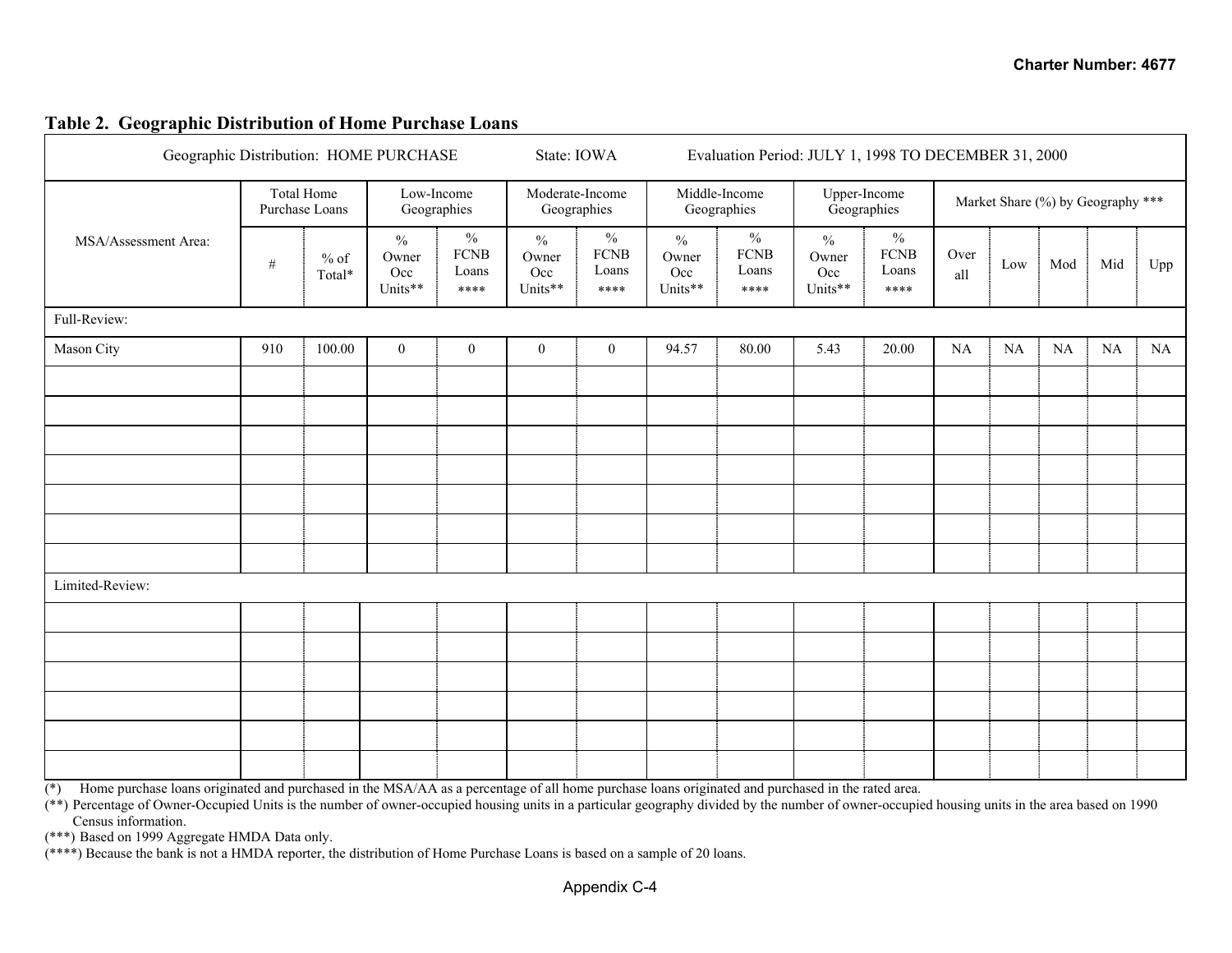#### **Table 3. Geographic Distribution of Home Improvement Loans**

| Geographic Distribution: HOME IMPROVEMENT |      |                                           |                                          |                                      |                                          | State: IOWA                          | Evaluation Period: JULY 1, 1998 TO DECEMBER 31, 2000 |                                      |                                          |                                      |             |          |          |                                   |     |
|-------------------------------------------|------|-------------------------------------------|------------------------------------------|--------------------------------------|------------------------------------------|--------------------------------------|------------------------------------------------------|--------------------------------------|------------------------------------------|--------------------------------------|-------------|----------|----------|-----------------------------------|-----|
|                                           |      | <b>Total Home</b><br>Improvement<br>Loans |                                          | Low-Income<br>Geographies            | Geographies                              | Moderate-Income                      |                                                      | Middle-Income<br>Geographies         |                                          | Upper-Income<br>Geographies          |             |          |          | Market Share (%) by Geography *** |     |
| MSA/Assessment Area:                      | $\#$ | $%$ of<br>Total*                          | $\frac{0}{0}$<br>Owner<br>Occ<br>Units** | $\%$<br><b>FCNB</b><br>Loans<br>**** | $\frac{0}{0}$<br>Owner<br>Occ<br>Units** | $\%$<br><b>FCNB</b><br>Loans<br>**** | $\frac{0}{0}$<br>Owner<br>Occ<br>Units**             | $\%$<br><b>FCNB</b><br>Loans<br>**** | $\frac{0}{0}$<br>Owner<br>Occ<br>Units** | $\%$<br><b>FCNB</b><br>Loans<br>**** | Over<br>all | Low      | Mod      | Mid                               | Upp |
| Full-Review:                              |      |                                           |                                          |                                      |                                          |                                      |                                                      |                                      |                                          |                                      |             |          |          |                                   |     |
| Mason City                                | 296  | 100.00                                    | $\boldsymbol{0}$                         | $\boldsymbol{0}$                     | $\boldsymbol{0}$                         | $\boldsymbol{0}$                     | 94.57                                                | 95.00                                | 5.43                                     | 5.00                                 | NA          | $\rm NA$ | $\rm NA$ | $\rm NA$                          | NA  |
|                                           |      |                                           |                                          |                                      |                                          |                                      |                                                      |                                      |                                          |                                      |             |          |          |                                   |     |
|                                           |      |                                           |                                          |                                      |                                          |                                      |                                                      |                                      |                                          |                                      |             |          |          |                                   |     |
|                                           |      |                                           |                                          |                                      |                                          |                                      |                                                      |                                      |                                          |                                      |             |          |          |                                   |     |
|                                           |      |                                           |                                          |                                      |                                          |                                      |                                                      |                                      |                                          |                                      |             |          |          |                                   |     |
|                                           |      |                                           |                                          |                                      |                                          |                                      |                                                      |                                      |                                          |                                      |             |          |          |                                   |     |
|                                           |      |                                           |                                          |                                      |                                          |                                      |                                                      |                                      |                                          |                                      |             |          |          |                                   |     |
|                                           |      |                                           |                                          |                                      |                                          |                                      |                                                      |                                      |                                          |                                      |             |          |          |                                   |     |
| Limited-Review:                           |      |                                           |                                          |                                      |                                          |                                      |                                                      |                                      |                                          |                                      |             |          |          |                                   |     |
|                                           |      |                                           |                                          |                                      |                                          |                                      |                                                      |                                      |                                          |                                      |             |          |          |                                   |     |
|                                           |      |                                           |                                          |                                      |                                          |                                      |                                                      |                                      |                                          |                                      |             |          |          |                                   |     |
|                                           |      |                                           |                                          |                                      |                                          |                                      |                                                      |                                      |                                          |                                      |             |          |          |                                   |     |
|                                           |      |                                           |                                          |                                      |                                          |                                      |                                                      |                                      |                                          |                                      |             |          |          |                                   |     |
|                                           |      |                                           |                                          |                                      |                                          |                                      |                                                      |                                      |                                          |                                      |             |          |          |                                   |     |
|                                           |      |                                           |                                          |                                      |                                          |                                      |                                                      |                                      |                                          |                                      |             |          |          |                                   |     |

(\*) Home improvement loans originated and purchased in the MSA/AA as a percentage of all home improvement loans originated and purchased in the rated area.

(\*\*) Percentage of Owner-Occupied Units is the number of owner-occupied housing units in a particular geography divided by the number of owner-occupied housing units in the area based on 1990 Census information.

(\*\*\*) Based on 1999 Aggregate HMDA Data only.

(\*\*\*\*) Because the bank is not a HMDA reporter, the distribution of Home Improvement Loans is based on a sample of 20 loans.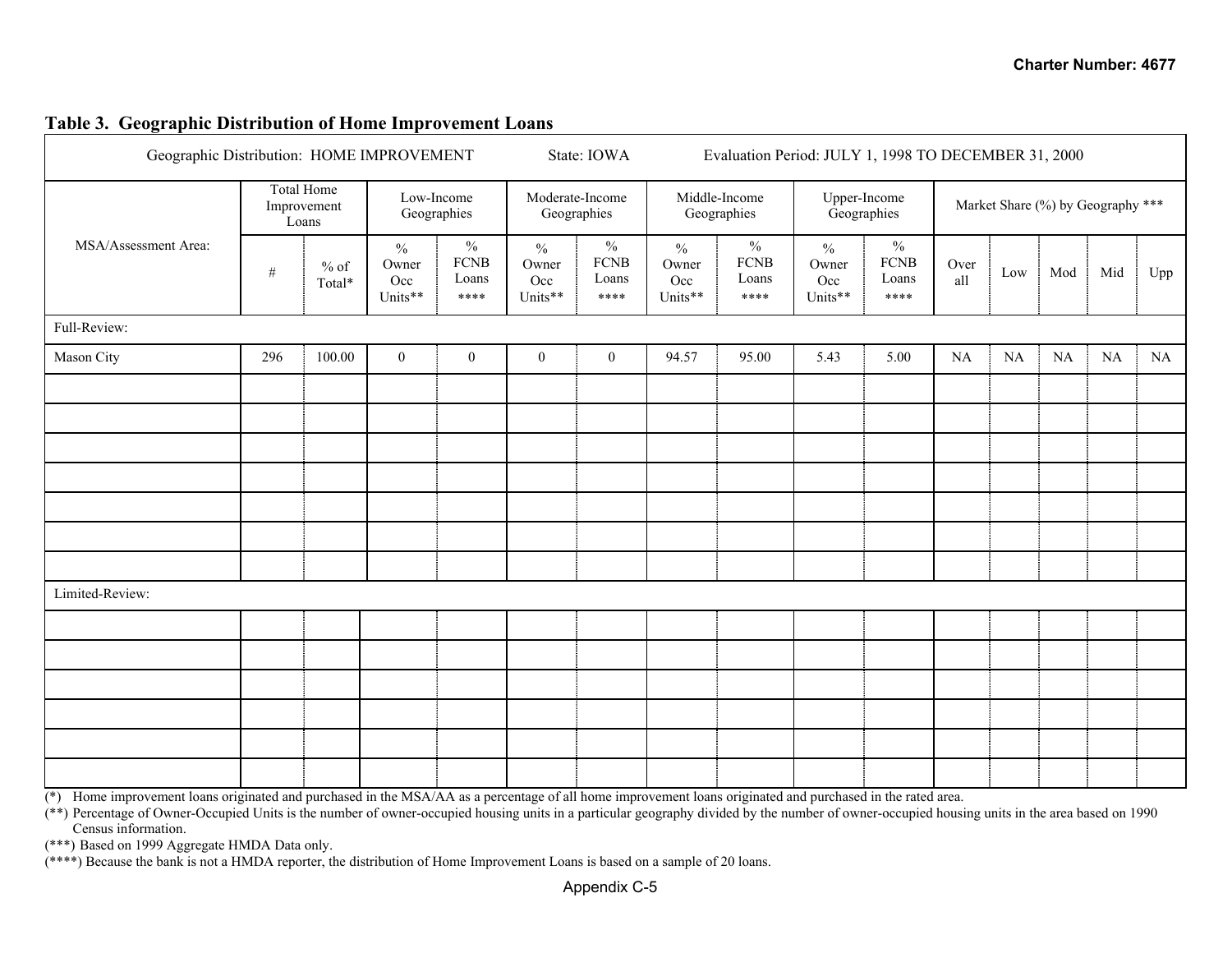| Geographic Distribution: HOME MORTGAGE REFINANCE |      | State: IOWA                          |                                          | Evaluation Period: JULY 1, 1998 TO DECEMBER 31, 2000 |                                          |                                               |                                          |                                               |                                            |                                               |             |                                   |          |          |     |
|--------------------------------------------------|------|--------------------------------------|------------------------------------------|------------------------------------------------------|------------------------------------------|-----------------------------------------------|------------------------------------------|-----------------------------------------------|--------------------------------------------|-----------------------------------------------|-------------|-----------------------------------|----------|----------|-----|
|                                                  |      | <b>Total Home</b><br>Refinance Loans |                                          | Low-Income<br>Geographies                            |                                          | Moderate-Income<br>Geographies                |                                          | Middle-Income<br>Geographies                  |                                            | Upper-Income<br>Geographies                   |             | Market Share (%) by Geography *** |          |          |     |
| MSA/Assessment Area:                             | $\#$ | $%$ of<br>Total*                     | $\frac{0}{0}$<br>Owner<br>Occ<br>Units** | $\frac{0}{0}$<br><b>FCNB</b><br>Loans<br>****        | $\frac{0}{0}$<br>Owner<br>Occ<br>Units** | $\frac{0}{0}$<br><b>FCNB</b><br>Loans<br>**** | $\frac{0}{0}$<br>Owner<br>Occ<br>Units** | $\frac{0}{0}$<br><b>FCNB</b><br>Loans<br>**** | $\sqrt[0]{\!0}$<br>Owner<br>Occ<br>Units** | $\frac{0}{0}$<br><b>FCNB</b><br>Loans<br>**** | Over<br>all | Low                               | Mod      | Mid      | Upp |
| Full-Review:                                     |      |                                      |                                          |                                                      |                                          |                                               |                                          |                                               |                                            |                                               |             |                                   |          |          |     |
| Mason City                                       | 690  | 100.00                               | $\boldsymbol{0}$                         | $\boldsymbol{0}$                                     | $\boldsymbol{0}$                         | $\boldsymbol{0}$                              | 94.57                                    | 85.00                                         | 5.43                                       | 15.00                                         | NA          | NA                                | $\rm NA$ | $\rm NA$ | NA  |
|                                                  |      |                                      |                                          |                                                      |                                          |                                               |                                          |                                               |                                            |                                               |             |                                   |          |          |     |
|                                                  |      |                                      |                                          |                                                      |                                          |                                               |                                          |                                               |                                            |                                               |             |                                   |          |          |     |
|                                                  |      |                                      |                                          |                                                      |                                          |                                               |                                          |                                               |                                            |                                               |             |                                   |          |          |     |
|                                                  |      |                                      |                                          |                                                      |                                          |                                               |                                          |                                               |                                            |                                               |             |                                   |          |          |     |
|                                                  |      |                                      |                                          |                                                      |                                          |                                               |                                          |                                               |                                            |                                               |             |                                   |          |          |     |
|                                                  |      |                                      |                                          |                                                      |                                          |                                               |                                          |                                               |                                            |                                               |             |                                   |          |          |     |
|                                                  |      |                                      |                                          |                                                      |                                          |                                               |                                          |                                               |                                            |                                               |             |                                   |          |          |     |
| Limited-Review:                                  |      |                                      |                                          |                                                      |                                          |                                               |                                          |                                               |                                            |                                               |             |                                   |          |          |     |
|                                                  |      |                                      |                                          |                                                      |                                          |                                               |                                          |                                               |                                            |                                               |             |                                   |          |          |     |
|                                                  |      |                                      |                                          |                                                      |                                          |                                               |                                          |                                               |                                            |                                               |             |                                   |          |          |     |
|                                                  |      |                                      |                                          |                                                      |                                          |                                               |                                          |                                               |                                            |                                               |             |                                   |          |          |     |
|                                                  |      |                                      |                                          |                                                      |                                          |                                               |                                          |                                               |                                            |                                               |             |                                   |          |          |     |
|                                                  |      |                                      |                                          |                                                      |                                          |                                               |                                          |                                               |                                            |                                               |             |                                   |          |          |     |
|                                                  |      |                                      |                                          |                                                      |                                          |                                               |                                          |                                               |                                            |                                               |             |                                   |          |          |     |

#### **Table 4. Geographic Distribution of Home Mortgage Refinance Loans**

(\*) Home mortgage refinance loans originated and purchased in the MSA/AA as a percentage of all home mortgage refinance loans originated and purchased in the rated area.

(\*\*) Percentage of Owner-Occupied Units is the number of owner-occupied housing units in a particular geography divided by the number of owner-occupied housing units in the area based on 1990 Census information.

(\*\*\*) Based on 1999 Aggregate HMDA Data only.

(\*\*\*\*) Because the bank is not a HMDA reporter, the distribution of Home Mortgage Refinance Loans is based on a sample of 20 loans.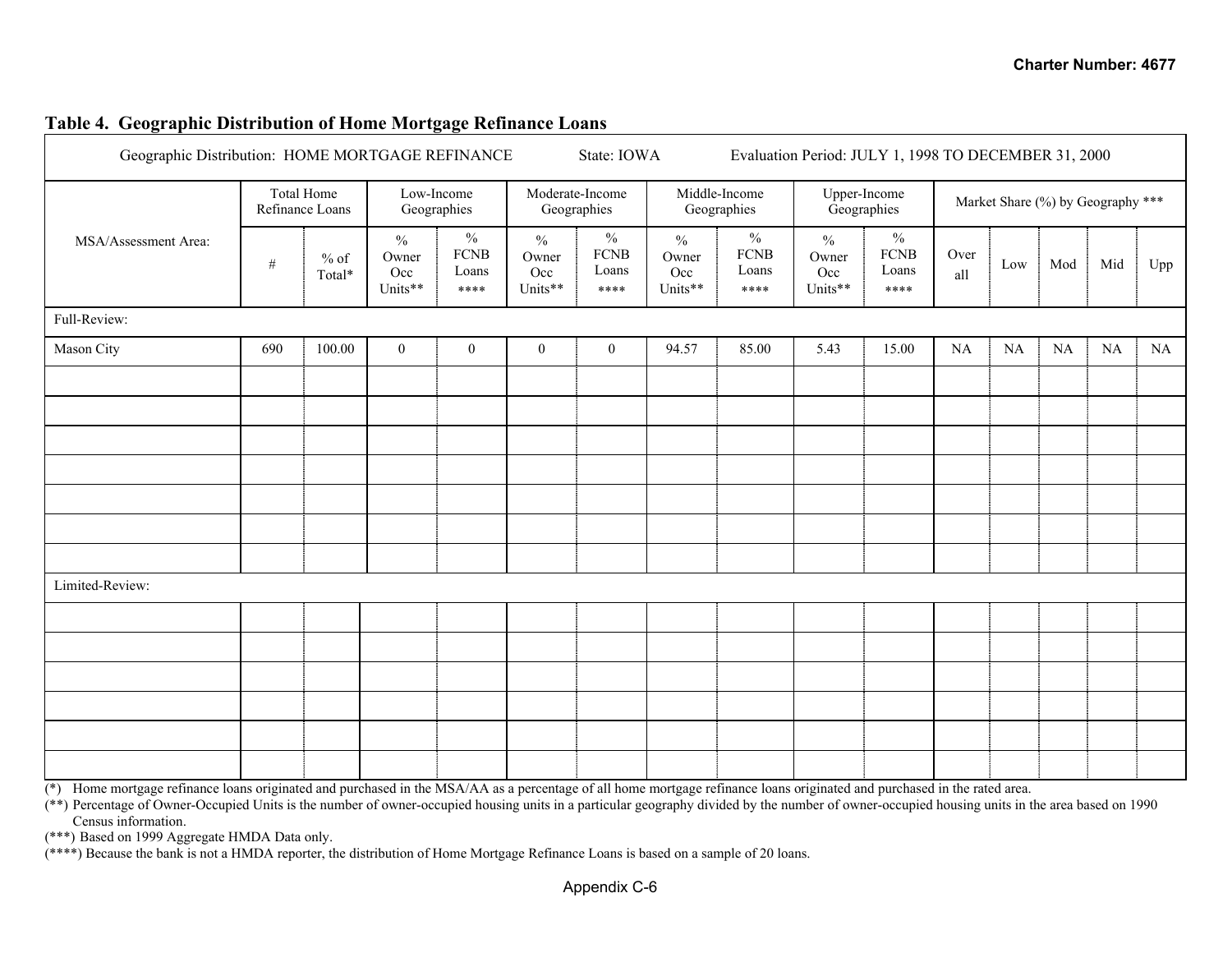| Geographic Distribution: SMALL LOANS TO BUSINESSES |       |                                              |                                    |                                       |                                            | State: IOWA                           |                                      |                                       |                                            |                                           | Evaluation Period: JULY 1, 1998 TO DECEMBER 31, 2000 |              |                  |       |       |
|----------------------------------------------------|-------|----------------------------------------------|------------------------------------|---------------------------------------|--------------------------------------------|---------------------------------------|--------------------------------------|---------------------------------------|--------------------------------------------|-------------------------------------------|------------------------------------------------------|--------------|------------------|-------|-------|
| MSA/Assessment Area:                               |       | <b>Total Small</b><br>Loans<br>To Businesses | Low-Income<br>Geographies          |                                       | Moderate-Income<br>Geographies             |                                       | Middle-Income<br>Geographies         |                                       | Upper-Income<br>Geographies                |                                           | Market Share (%) by Geography ***                    |              |                  |       |       |
|                                                    | $\#$  | $\%$ of<br>$\text{Total*}$                   | $%$ of<br>Businesses<br>$\ast\ast$ | $\frac{0}{0}$<br><b>FCNB</b><br>Loans | $\%$ of<br><b>Businesses</b><br>$\ast\ast$ | $\frac{0}{0}$<br><b>FCNB</b><br>Loans | $%$ of<br><b>Businesses</b><br>$***$ | $\frac{0}{0}$<br><b>FCNB</b><br>Loans | $\%$ of<br><b>Businesses</b><br>$\ast\ast$ | $\frac{0}{0}$<br>${\hbox{FCNB}}$<br>Loans | Over<br>all                                          | Low          | Mod              | Mid   | Upp   |
| Full-Review:                                       |       |                                              |                                    |                                       |                                            |                                       |                                      |                                       |                                            |                                           |                                                      |              |                  |       |       |
| Mason City                                         | 2,132 | 100.00                                       | $\overline{0}$                     | $\mathbf{0}$                          | $\boldsymbol{0}$                           | $\mathbf{0}$                          | 97.52                                | 98.45                                 | 2.48                                       | 1.55                                      | 37.52                                                | $\mathbf{0}$ | $\boldsymbol{0}$ | 38.28 | 24.00 |
|                                                    |       |                                              |                                    |                                       |                                            |                                       |                                      |                                       |                                            |                                           |                                                      |              |                  |       |       |
|                                                    |       |                                              |                                    |                                       |                                            |                                       |                                      |                                       |                                            |                                           |                                                      |              |                  |       |       |
|                                                    |       |                                              |                                    |                                       |                                            |                                       |                                      |                                       |                                            |                                           |                                                      |              |                  |       |       |
|                                                    |       |                                              |                                    |                                       |                                            |                                       |                                      |                                       |                                            |                                           |                                                      |              |                  |       |       |
|                                                    |       |                                              |                                    |                                       |                                            |                                       |                                      |                                       |                                            |                                           |                                                      |              |                  |       |       |
|                                                    |       |                                              |                                    |                                       |                                            |                                       |                                      |                                       |                                            |                                           |                                                      |              |                  |       |       |
|                                                    |       |                                              |                                    |                                       |                                            |                                       |                                      |                                       |                                            |                                           |                                                      |              |                  |       |       |
| Limited-Review:                                    |       |                                              |                                    |                                       |                                            |                                       |                                      |                                       |                                            |                                           |                                                      |              |                  |       |       |
|                                                    |       |                                              |                                    |                                       |                                            |                                       |                                      |                                       |                                            |                                           |                                                      |              |                  |       |       |
|                                                    |       |                                              |                                    |                                       |                                            |                                       |                                      |                                       |                                            |                                           |                                                      |              |                  |       |       |
|                                                    |       |                                              |                                    |                                       |                                            |                                       |                                      |                                       |                                            |                                           |                                                      |              |                  |       |       |
|                                                    |       |                                              |                                    |                                       |                                            |                                       |                                      |                                       |                                            |                                           |                                                      |              |                  |       |       |
|                                                    |       |                                              |                                    |                                       |                                            |                                       |                                      |                                       |                                            |                                           |                                                      |              |                  |       |       |
|                                                    |       |                                              |                                    |                                       |                                            |                                       |                                      |                                       |                                            |                                           |                                                      |              |                  |       |       |

## **Table 5. Geographic Distribution of Small Loans to Businesses**

(\*) Small loans to businesses originated and purchased in the MSA/AA as a percentage of all small loans to businesses originated and purchased in the rated area.

(\*\*) Source of Data-Dunn and Bradstreet.

(\*\*\*) Based on 1999 Aggregate Small Business Data only.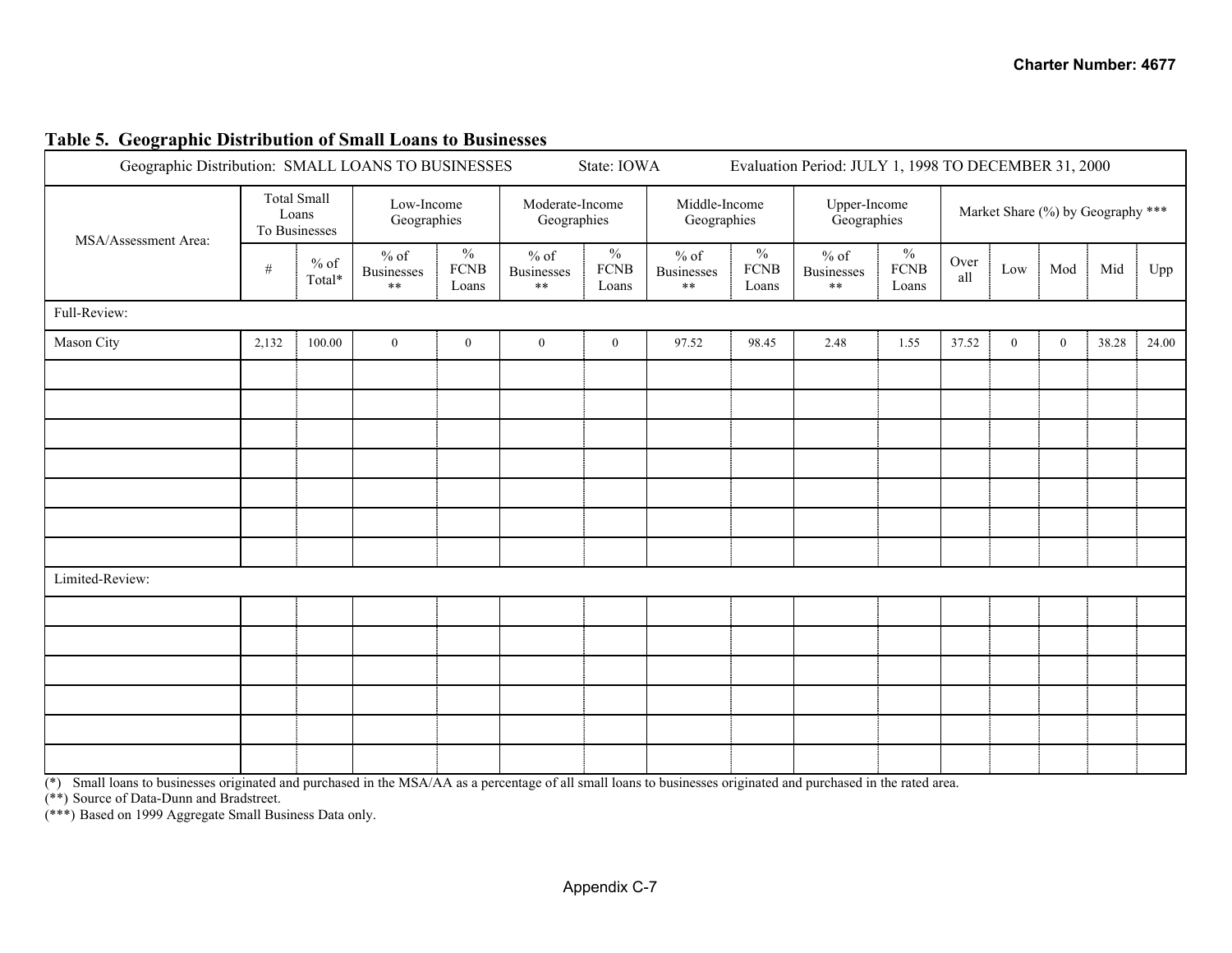#### **Table 6. Geographic Distribution of Small Loans to Farms**

| Geographic Distribution: SMALL LOANS TO FARMS |                          |                  |                           |                                        | State: IOWA                    |                              |                              | Evaluation Period: JULY 1, 1998 TO DECEMBER 31, 2000 |                                  |                                       |             |                |              |                                   |       |
|-----------------------------------------------|--------------------------|------------------|---------------------------|----------------------------------------|--------------------------------|------------------------------|------------------------------|------------------------------------------------------|----------------------------------|---------------------------------------|-------------|----------------|--------------|-----------------------------------|-------|
|                                               | <b>Total Small Loans</b> | To Farms         | Low-Income<br>Geographies |                                        | Moderate-Income<br>Geographies |                              | Middle-Income<br>Geographies |                                                      | Upper-Income<br>Geographies      |                                       |             |                |              | Market Share (%) by Geography *** |       |
| MSA/Assessment Area:                          | $\#$                     | $%$ of<br>Total* | $%$ of<br>Farms**         | $\frac{0}{0}$<br>${\rm FCNB}$<br>Loans | $%$ of<br>Farms**              | $\%$<br><b>FCNB</b><br>Loans | $%$ of<br>Farms**            | $\frac{0}{0}$<br>${\hbox{FCNB}}$<br>Loans            | $\%$ of<br>$\mathrm{Farms^{**}}$ | $\frac{0}{0}$<br><b>FCNB</b><br>Loans | Over<br>all | Low            | Mod          | Mid                               | Upp   |
| Full-Review:                                  |                          |                  |                           |                                        |                                |                              |                              |                                                      |                                  |                                       |             |                |              |                                   |       |
| Mason City                                    | 4,657                    | 100.00           | $\boldsymbol{0}$          | $\boldsymbol{0}$                       | $\overline{0}$                 | $\mathbf{0}$                 | 99.40                        | 99.76                                                | .60                              | .24                                   | 63.80       | $\overline{0}$ | $\mathbf{0}$ | 64.12                             | 30.00 |
|                                               |                          |                  |                           |                                        |                                |                              |                              |                                                      |                                  |                                       |             |                |              |                                   |       |
|                                               |                          |                  |                           |                                        |                                |                              |                              |                                                      |                                  |                                       |             |                |              |                                   |       |
|                                               |                          |                  |                           |                                        |                                |                              |                              |                                                      |                                  |                                       |             |                |              |                                   |       |
|                                               |                          |                  |                           |                                        |                                |                              |                              |                                                      |                                  |                                       |             |                |              |                                   |       |
|                                               |                          |                  |                           |                                        |                                |                              |                              |                                                      |                                  |                                       |             |                |              |                                   |       |
|                                               |                          |                  |                           |                                        |                                |                              |                              |                                                      |                                  |                                       |             |                |              |                                   |       |
|                                               |                          |                  |                           |                                        |                                |                              |                              |                                                      |                                  |                                       |             |                |              |                                   |       |
| Limited-Review:                               |                          |                  |                           |                                        |                                |                              |                              |                                                      |                                  |                                       |             |                |              |                                   |       |
|                                               |                          |                  |                           |                                        |                                |                              |                              |                                                      |                                  |                                       |             |                |              |                                   |       |
|                                               |                          |                  |                           |                                        |                                |                              |                              |                                                      |                                  |                                       |             |                |              |                                   |       |
|                                               |                          |                  |                           |                                        |                                |                              |                              |                                                      |                                  |                                       |             |                |              |                                   |       |
|                                               |                          |                  |                           |                                        |                                |                              |                              |                                                      |                                  |                                       |             |                |              |                                   |       |
|                                               |                          |                  |                           |                                        |                                |                              |                              |                                                      |                                  |                                       |             |                |              |                                   |       |
|                                               |                          |                  |                           |                                        |                                |                              |                              |                                                      |                                  |                                       |             |                |              |                                   |       |

(\*) Small loans to farms originated and purchased in the MSA/AA as a percentage of all small loans to farms originated and purchased in the rated area.

(\*\*) Source of Data-Dunn and Bradstreet.

(\*\*\*) Based on 1999 Aggregate Small Farm Data only.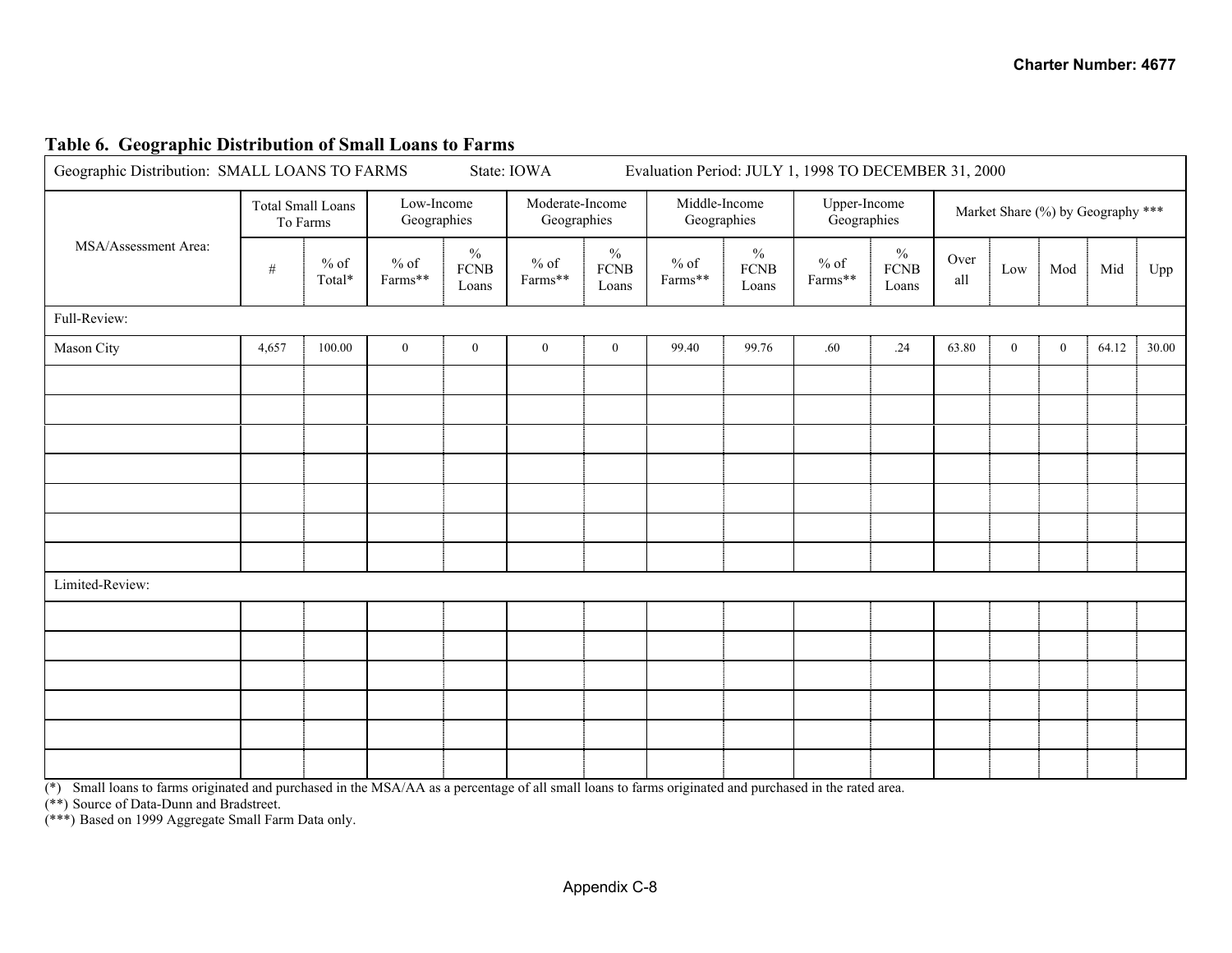#### **Table 7. Borrower Distribution of Home Purchase Loans**

| Borrower Distribution: HOME PURCHASE |                              |                  |                                |                                                | State: IOWA                      |                                                | Evaluation Period: JULY 1, 1998 TO DECEMBER 31, 2000 |                                                |                                  |                                              |             |     |            |                              |     |
|--------------------------------------|------------------------------|------------------|--------------------------------|------------------------------------------------|----------------------------------|------------------------------------------------|------------------------------------------------------|------------------------------------------------|----------------------------------|----------------------------------------------|-------------|-----|------------|------------------------------|-----|
|                                      | Total Home<br>Purchase Loans |                  | Low-Income<br><b>Borrowers</b> |                                                | Moderate-Income                  | <b>Borrowers</b>                               |                                                      | Middle-Income<br><b>Borrowers</b>              | Upper-Income<br><b>Borrowers</b> |                                              |             |     | Income**** | Market Share (%) by Borrower |     |
| MSA/Assessment Area:                 | $\#$                         | $%$ of<br>Total* | $\%$ of<br>Families<br>$***$   | $\frac{0}{0}$<br><b>FCNB</b><br>Loans<br>$***$ | $%$ of<br>Families<br>$\ast\ast$ | $\frac{0}{0}$<br><b>FCNB</b><br>Loans<br>$***$ | $%$ of<br>Families<br>$**$                           | $\frac{0}{0}$<br><b>FCNB</b><br>Loans<br>$***$ | $%$ of<br>Families<br>$* *$      | $\frac{0}{0}$<br><b>FCNB</b><br>Loans<br>*** | Over<br>all | Low | Mod        | Mid                          | Upp |
| Full-Review:                         |                              |                  |                                |                                                |                                  |                                                |                                                      |                                                |                                  |                                              |             |     |            |                              |     |
| Mason City                           | 910                          | 100              | 16.15                          | 10.00                                          | 19.84                            | 30.00                                          | 27.17                                                | 20.00                                          | 36.84                            | 40.00                                        | NA          | NA  | $\rm NA$   | $\rm NA$                     | NA  |
|                                      |                              |                  |                                |                                                |                                  |                                                |                                                      |                                                |                                  |                                              |             |     |            |                              |     |
|                                      |                              |                  |                                |                                                |                                  |                                                |                                                      |                                                |                                  |                                              |             |     |            |                              |     |
|                                      |                              |                  |                                |                                                |                                  |                                                |                                                      |                                                |                                  |                                              |             |     |            |                              |     |
|                                      |                              |                  |                                |                                                |                                  |                                                |                                                      |                                                |                                  |                                              |             |     |            |                              |     |
|                                      |                              |                  |                                |                                                |                                  |                                                |                                                      |                                                |                                  |                                              |             |     |            |                              |     |
| Limited-Review:                      |                              |                  |                                |                                                |                                  |                                                |                                                      |                                                |                                  |                                              |             |     |            |                              |     |
|                                      |                              |                  |                                |                                                |                                  |                                                |                                                      |                                                |                                  |                                              |             |     |            |                              |     |
|                                      |                              |                  |                                |                                                |                                  |                                                |                                                      |                                                |                                  |                                              |             |     |            |                              |     |
|                                      |                              |                  |                                |                                                |                                  |                                                |                                                      |                                                |                                  |                                              |             |     |            |                              |     |
|                                      |                              |                  |                                |                                                |                                  |                                                |                                                      |                                                |                                  |                                              |             |     |            |                              |     |
|                                      |                              |                  |                                |                                                |                                  |                                                |                                                      |                                                |                                  |                                              |             |     |            |                              |     |
|                                      |                              |                  |                                |                                                |                                  |                                                |                                                      |                                                |                                  |                                              |             |     |            |                              |     |

(\*) Home purchase loans originated and purchased in the MSA/AA as a percentage of all home purchase loans originated and purchased in the rated area.

(\*\*) Percentage of Families is based on1990 Census information.

 $(**)$  As a percentage of loans with borrower income information available. No information was available for 0% of loans originated and purchased by the bank. Because the bank is not a HMDA reporter, the distribution of Home Purchase Loans is based on a sample of 20 loans.

(\*\*\*\*) Based on 1999 Aggregate HMDA Data only.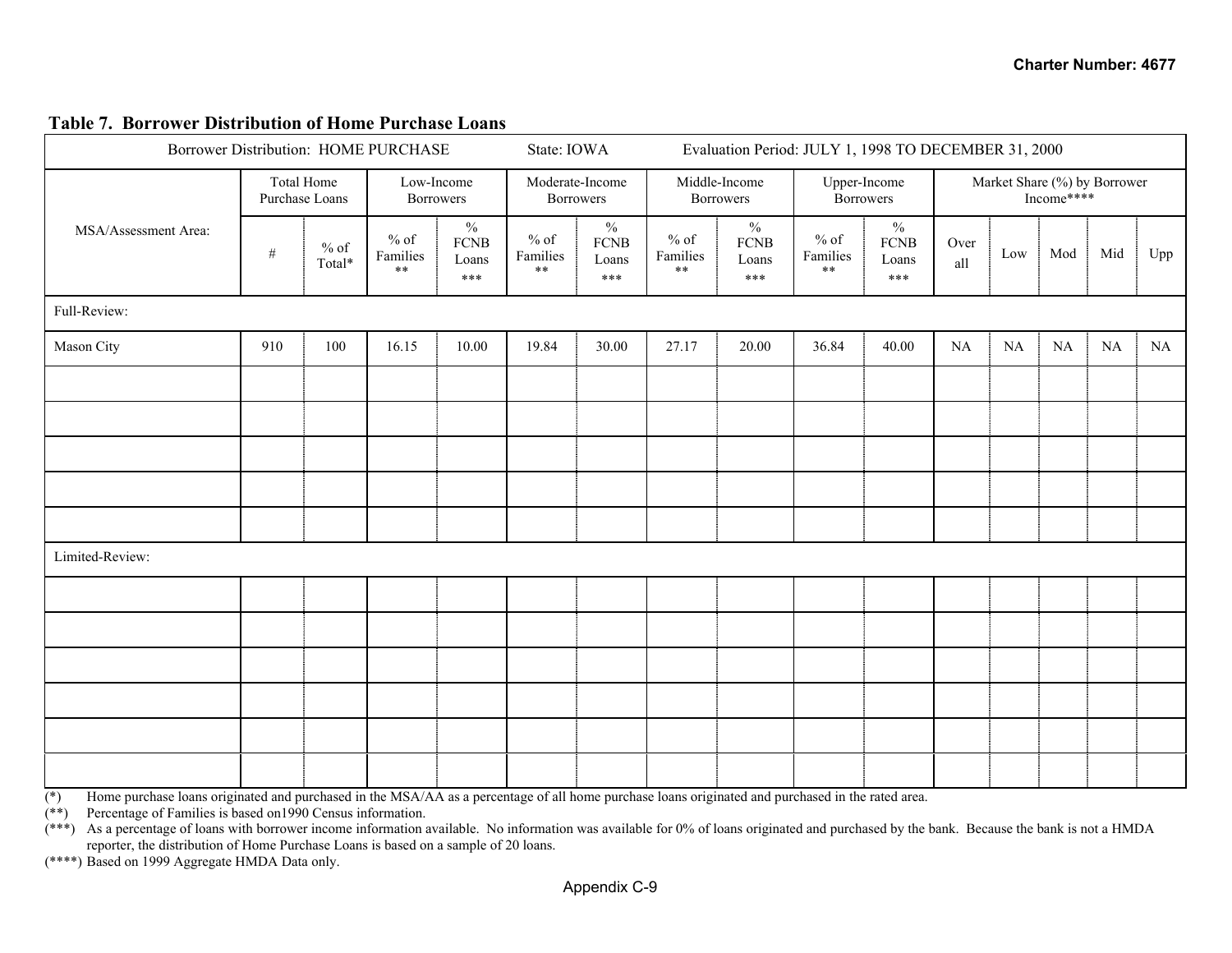| Borrower Distribution: HOME IMPROVEMENT |      |                                    |                             |                                       | State: IOWA                      |                                       | Evaluation Period: JULY 1, 1998 TO DECEMBER 31, 2000 |                                     |                             |                                              |             |                                            |          |     |     |
|-----------------------------------------|------|------------------------------------|-----------------------------|---------------------------------------|----------------------------------|---------------------------------------|------------------------------------------------------|-------------------------------------|-----------------------------|----------------------------------------------|-------------|--------------------------------------------|----------|-----|-----|
|                                         |      | Total Home<br>Improvement<br>Loans |                             | Low-Income<br>Borrowers               |                                  | Moderate-Income<br><b>Borrowers</b>   |                                                      | Middle-Income<br><b>Borrowers</b>   |                             | Upper-Income<br><b>Borrowers</b>             |             | Market Share (%) by Borrower<br>Income**** |          |     |     |
| MSA/Assessment Area:                    | $\#$ | $%$ of<br>$\text{Total*}$          | $\%$ of<br>Families<br>$**$ | $\%$<br><b>FCNB</b><br>Loans<br>$***$ | $%$ of<br>Families<br>$\ast\ast$ | $\%$<br><b>FCNB</b><br>Loans<br>$***$ | $%$ of<br>Families<br>$\ast\ast$                     | $\%$<br><b>FCNB</b><br>Loans<br>*** | $%$ of<br>Families<br>$***$ | $\frac{0}{0}$<br><b>FCNB</b><br>Loans<br>*** | Over<br>all | Low                                        | Mod      | Mid | Upp |
| Full-Review:                            |      |                                    |                             |                                       |                                  |                                       |                                                      |                                     |                             |                                              |             |                                            |          |     |     |
| Mason City                              | 296  | 100                                | 16.15                       | 5.26                                  | 19.84                            | 42.11                                 | 27.17                                                | 36.84                               | 36.84                       | 15.79                                        | NA          | $\rm NA$                                   | $\rm NA$ | NA  | NA  |
|                                         |      |                                    |                             |                                       |                                  |                                       |                                                      |                                     |                             |                                              |             |                                            |          |     |     |
|                                         |      |                                    |                             |                                       |                                  |                                       |                                                      |                                     |                             |                                              |             |                                            |          |     |     |
|                                         |      |                                    |                             |                                       |                                  |                                       |                                                      |                                     |                             |                                              |             |                                            |          |     |     |
|                                         |      |                                    |                             |                                       |                                  |                                       |                                                      |                                     |                             |                                              |             |                                            |          |     |     |
|                                         |      |                                    |                             |                                       |                                  |                                       |                                                      |                                     |                             |                                              |             |                                            |          |     |     |
|                                         |      |                                    |                             |                                       |                                  |                                       |                                                      |                                     |                             |                                              |             |                                            |          |     |     |
|                                         |      |                                    |                             |                                       |                                  |                                       |                                                      |                                     |                             |                                              |             |                                            |          |     |     |
| Limited-Review:                         |      |                                    |                             |                                       |                                  |                                       |                                                      |                                     |                             |                                              |             |                                            |          |     |     |
|                                         |      |                                    |                             |                                       |                                  |                                       |                                                      |                                     |                             |                                              |             |                                            |          |     |     |
|                                         |      |                                    |                             |                                       |                                  |                                       |                                                      |                                     |                             |                                              |             |                                            |          |     |     |
|                                         |      |                                    |                             |                                       |                                  |                                       |                                                      |                                     |                             |                                              |             |                                            |          |     |     |
|                                         |      |                                    |                             |                                       |                                  |                                       |                                                      |                                     |                             |                                              |             |                                            |          |     |     |
|                                         |      |                                    |                             |                                       |                                  |                                       |                                                      |                                     |                             |                                              |             |                                            |          |     |     |
|                                         |      |                                    |                             |                                       |                                  |                                       |                                                      |                                     |                             |                                              |             |                                            |          |     |     |

#### **Table 8. Borrower Distribution of Home Improvement Loans**

 $(*)$  Home improvement loans originated and purchased in the MSA/AA as a percentage of all home improvement loans originated and purchased in the rated area.

(\*\*) Percentage of Families is based on1990 Census information.

(\*\*\*) As a percentage of loans with borrower income information available. No information was available for 0% of loans originated and purchased by the bank. Because the bank is not a HMDA reporter, the distribution of Home Improvement Loans is based on a sample of 20 loans.

(\*\*\*\*) Based on 1999 Aggregate HMDA Data only.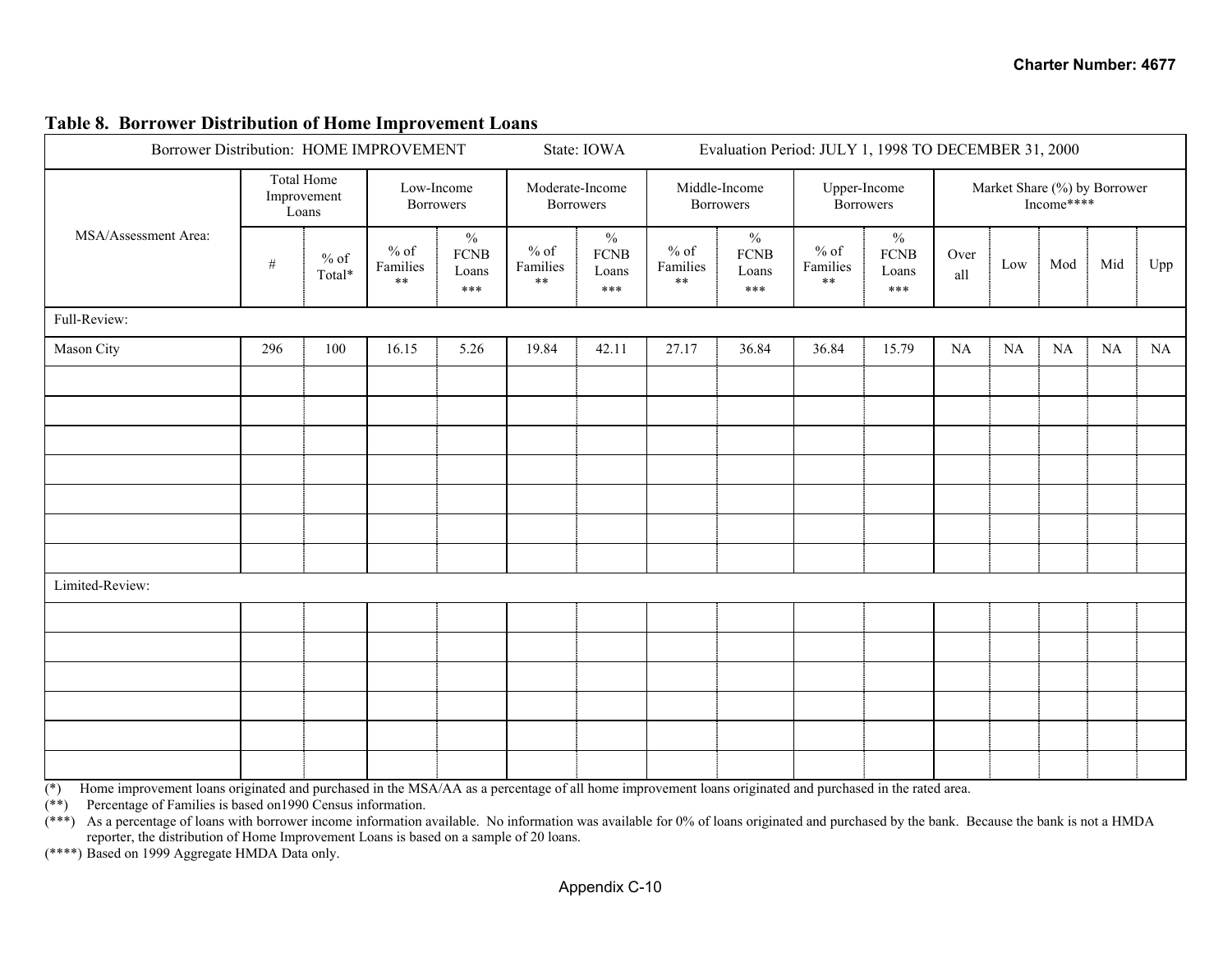#### **Table 9. Borrower Distribution of Home Mortgage Refinance Loans**

| Borrower Distribution: HOME MORTGAGE REFINANCE |      |                                           |                                  |                                              |                             | Evaluation Period: JULY 1, 1998 TO DECEMBER 31, 2000<br>State: IOWA |                            |                                   |                              |                                                |             |                                            |          |          |     |
|------------------------------------------------|------|-------------------------------------------|----------------------------------|----------------------------------------------|-----------------------------|---------------------------------------------------------------------|----------------------------|-----------------------------------|------------------------------|------------------------------------------------|-------------|--------------------------------------------|----------|----------|-----|
| MSA/Assessment Area:                           |      | Total Home<br>Mortgage<br>Refinance Loans | Low-Income<br><b>Borrowers</b>   |                                              |                             | Moderate-Income<br><b>Borrowers</b>                                 |                            | Middle-Income<br><b>Borrowers</b> |                              | Upper-Income<br><b>Borrowers</b>               |             | Market Share (%) by Borrower<br>Income**** |          |          |     |
|                                                | $\#$ | $%$ of<br>Total*                          | $%$ of<br>Families<br>$\ast\ast$ | $\frac{0}{0}$<br><b>FCNB</b><br>Loans<br>*** | $%$ of<br>Families<br>$***$ | $\frac{0}{0}$<br>${\hbox{FCNB}}$<br>$\mathrm{Loans^{**}}$<br>$\ast$ | $%$ of<br>Families<br>$**$ | $\%$ FCNB<br>Loans***             | $\%$ of<br>Families<br>$***$ | $\frac{0}{6}$<br><b>FCNB</b><br>Loans<br>$***$ | Over<br>all | Low                                        | Mod      | Mid      | Upp |
| Full-Review:                                   |      |                                           |                                  |                                              |                             |                                                                     |                            |                                   |                              |                                                |             |                                            |          |          |     |
| Mason City                                     | 690  | 100                                       | 16.15                            | 5.00                                         | 19.84                       | 20.00                                                               | 27.17                      | 35.00                             | 36.84                        | 40.00                                          | NA          | $\rm NA$                                   | $\rm NA$ | $\rm NA$ | NA  |
|                                                |      |                                           |                                  |                                              |                             |                                                                     |                            |                                   |                              |                                                |             |                                            |          |          |     |
|                                                |      |                                           |                                  |                                              |                             |                                                                     |                            |                                   |                              |                                                |             |                                            |          |          |     |
|                                                |      |                                           |                                  |                                              |                             |                                                                     |                            |                                   |                              |                                                |             |                                            |          |          |     |
|                                                |      |                                           |                                  |                                              |                             |                                                                     |                            |                                   |                              |                                                |             |                                            |          |          |     |
|                                                |      |                                           |                                  |                                              |                             |                                                                     |                            |                                   |                              |                                                |             |                                            |          |          |     |
|                                                |      |                                           |                                  |                                              |                             |                                                                     |                            |                                   |                              |                                                |             |                                            |          |          |     |
|                                                |      |                                           |                                  |                                              |                             |                                                                     |                            |                                   |                              |                                                |             |                                            |          |          |     |
| Limited-Review:                                |      |                                           |                                  |                                              |                             |                                                                     |                            |                                   |                              |                                                |             |                                            |          |          |     |
|                                                |      |                                           |                                  |                                              |                             |                                                                     |                            |                                   |                              |                                                |             |                                            |          |          |     |
|                                                |      |                                           |                                  |                                              |                             |                                                                     |                            |                                   |                              |                                                |             |                                            |          |          |     |
|                                                |      |                                           |                                  |                                              |                             |                                                                     |                            |                                   |                              |                                                |             |                                            |          |          |     |
|                                                |      |                                           |                                  |                                              |                             |                                                                     |                            |                                   |                              |                                                |             |                                            |          |          |     |
|                                                |      |                                           |                                  |                                              |                             |                                                                     |                            |                                   |                              |                                                |             |                                            |          |          |     |
|                                                |      |                                           |                                  |                                              |                             |                                                                     |                            |                                   |                              |                                                |             |                                            |          |          |     |

 $\overline{(*)}$  Home mortgage refinance loans originated and purchased in the MSA/AA as a percentage of all home mortgage refinance loans originated and purchased in the rated area.

(\*\*) Percentage of Families is based on1990 Census information.

 $(**)$  As a percentage of loans with borrower income information available. No information was available for 0% of loans originated and purchased by the bank. Because the bank is not a HMDA reporter, the distribution of Home Mortgage Refinance Loans is based on a sample of 20 loans.

(\*\*\*\*) Based on 1999 Aggregate HMDA Data only.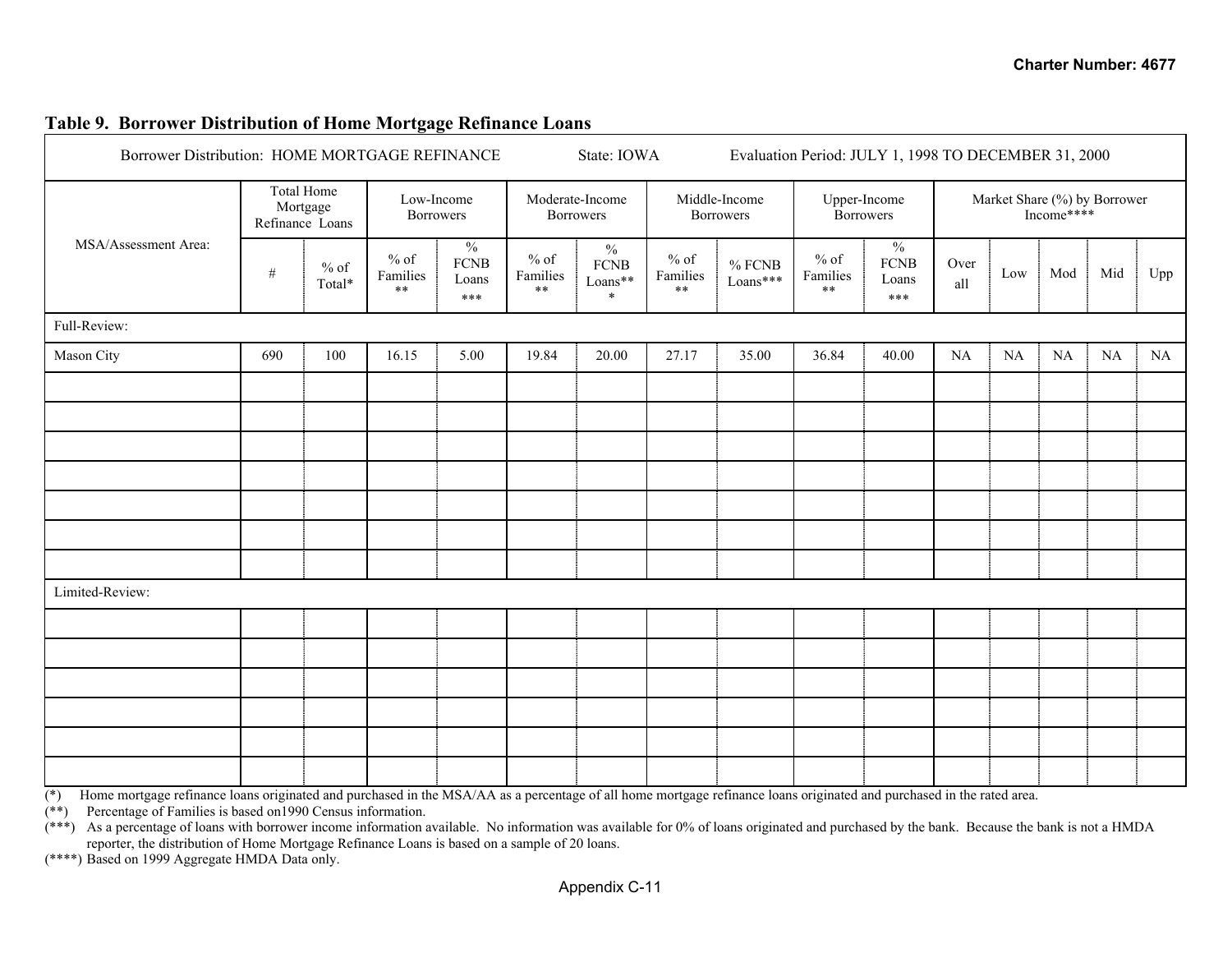#### **Table 10. Borrower Distribution of Small Loans to Businesses**

| Borrower Distribution: SMALL LOANS TO BUSINESSES |       |                                           |                                                         | State: IOWA<br><b>DECEMBER 31, 2000</b> |                      |                                                         | Evaluation Period: JULY 1, 1998 TO |       |                                  |
|--------------------------------------------------|-------|-------------------------------------------|---------------------------------------------------------|-----------------------------------------|----------------------|---------------------------------------------------------|------------------------------------|-------|----------------------------------|
|                                                  |       | <b>Total Small Loans</b><br>to Businesses | <b>Businesses</b> with                                  | Revenues of<br>\$1 million or less      |                      | Loans by Original Amount<br>Regardless of Business Size | Market Share****                   |       |                                  |
|                                                  | $\#$  | % of<br>Total*                            | $%$ of<br><b>Businesse</b><br>$\textbf{s}^{\star\star}$ | % FCNB<br>Loans***                      | \$100,000<br>or Less | > \$100,00<br>0<br>to<br>\$250,000                      | >\$250,000<br>to<br>\$1,000,000    | All   | Rev<br>\$1<br>million<br>or less |
| Full-Review:                                     |       |                                           |                                                         |                                         |                      |                                                         |                                    |       |                                  |
| Mason City                                       | 2,132 | 100.00                                    | 88.72                                                   | 92.92                                   | 93.58                | 4.36                                                    | 2.06                               | 37.52 | 47.14                            |
|                                                  |       |                                           |                                                         |                                         |                      |                                                         |                                    |       |                                  |
|                                                  |       |                                           |                                                         |                                         |                      |                                                         |                                    |       |                                  |
|                                                  |       |                                           |                                                         |                                         |                      |                                                         |                                    |       |                                  |
|                                                  |       |                                           |                                                         |                                         |                      |                                                         |                                    |       |                                  |
|                                                  |       |                                           |                                                         |                                         |                      |                                                         |                                    |       |                                  |
| Limited-Review:                                  |       |                                           |                                                         |                                         |                      |                                                         |                                    |       |                                  |
|                                                  |       |                                           |                                                         |                                         |                      |                                                         |                                    |       |                                  |
|                                                  |       |                                           |                                                         |                                         |                      |                                                         |                                    |       |                                  |
|                                                  |       |                                           |                                                         |                                         |                      |                                                         |                                    |       |                                  |
|                                                  |       |                                           |                                                         |                                         |                      |                                                         |                                    |       |                                  |
|                                                  |       |                                           |                                                         |                                         |                      |                                                         |                                    |       |                                  |

 $\overline{(*)}$  Small loans to businesses originated and purchased in the MSA/AA as a percentage of all small loans to businesses originated and purchased in the rated area.<br>(\*\*) Businesses with revenues of \$1 million or less as

Businesses with revenues of  $$1$  million or less as a percentage of all businesses.

 $(***)$  Small loans to businesses with revenues of \$1 million or less as a percentage of all loans reported as small loans to businesses. No information was available for 0% of small loans

to businesses originated and purchased by the bank.

(\*\*\*\*) Based on 1999 Aggregate Small Business Data only.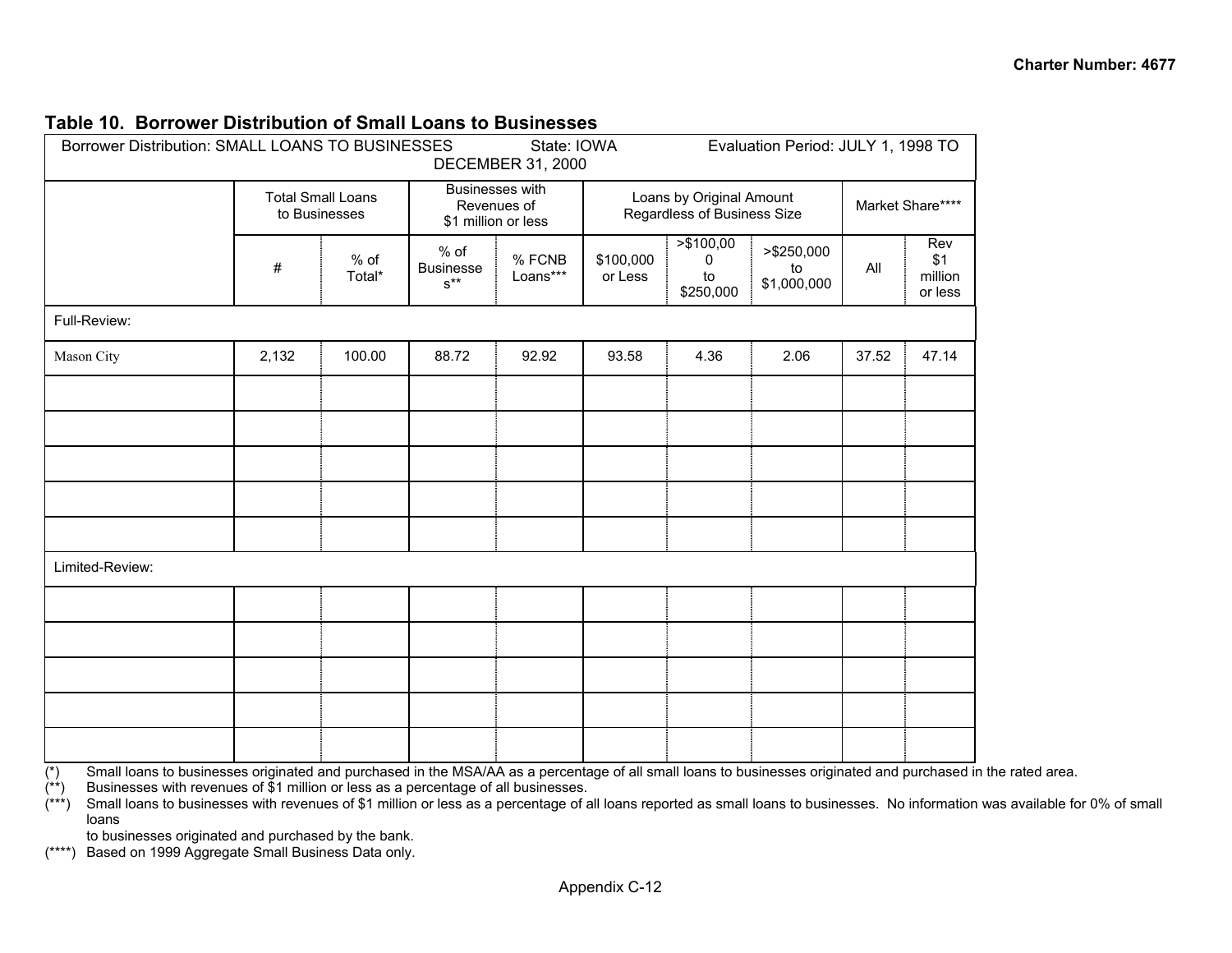#### **Table 11. Borrower Distribution of Small Loans to Farms**

|                 | Borrower Distribution: SMALL LOANS TO FARMS<br>Evaluation Period: JULY 1, 1998 TO<br>State: IOWA<br>DECEMBER 31, 2000<br>Loans by Original Amount<br><b>Total Small Loans</b><br>Farms with Revenues of<br>Regardless of Farm Size<br>to Farms<br>\$1 million or less<br>> \$100,00<br>>\$250,000<br>$%$ of<br>% of<br>% FCNB<br>\$100,000<br>$\mathbf{0}$<br>$\#$<br><b>Businesse</b><br>to<br>Loans***<br>Total*<br>or Less<br>to<br>$\textbf{s}^{\star\star}$<br>\$1,000,000<br>\$250,000 |        |       |       |       |      |                  |       |                                  |  |
|-----------------|----------------------------------------------------------------------------------------------------------------------------------------------------------------------------------------------------------------------------------------------------------------------------------------------------------------------------------------------------------------------------------------------------------------------------------------------------------------------------------------------|--------|-------|-------|-------|------|------------------|-------|----------------------------------|--|
|                 |                                                                                                                                                                                                                                                                                                                                                                                                                                                                                              |        |       |       |       |      | Market Share**** |       |                                  |  |
|                 |                                                                                                                                                                                                                                                                                                                                                                                                                                                                                              |        |       |       |       |      |                  | All   | Rev<br>\$1<br>million<br>or less |  |
| Full-Review:    |                                                                                                                                                                                                                                                                                                                                                                                                                                                                                              |        |       |       |       |      |                  |       |                                  |  |
| Mason City      | 4,657                                                                                                                                                                                                                                                                                                                                                                                                                                                                                        | 100.00 | 98.41 | 99.91 | 93.69 | 5.80 | .51              | 63.80 | 64.58                            |  |
|                 |                                                                                                                                                                                                                                                                                                                                                                                                                                                                                              |        |       |       |       |      |                  |       |                                  |  |
|                 |                                                                                                                                                                                                                                                                                                                                                                                                                                                                                              |        |       |       |       |      |                  |       |                                  |  |
|                 |                                                                                                                                                                                                                                                                                                                                                                                                                                                                                              |        |       |       |       |      |                  |       |                                  |  |
|                 |                                                                                                                                                                                                                                                                                                                                                                                                                                                                                              |        |       |       |       |      |                  |       |                                  |  |
|                 |                                                                                                                                                                                                                                                                                                                                                                                                                                                                                              |        |       |       |       |      |                  |       |                                  |  |
| Limited-Review: |                                                                                                                                                                                                                                                                                                                                                                                                                                                                                              |        |       |       |       |      |                  |       |                                  |  |
|                 |                                                                                                                                                                                                                                                                                                                                                                                                                                                                                              |        |       |       |       |      |                  |       |                                  |  |
|                 |                                                                                                                                                                                                                                                                                                                                                                                                                                                                                              |        |       |       |       |      |                  |       |                                  |  |
|                 |                                                                                                                                                                                                                                                                                                                                                                                                                                                                                              |        |       |       |       |      |                  |       |                                  |  |
|                 |                                                                                                                                                                                                                                                                                                                                                                                                                                                                                              |        |       |       |       |      |                  |       |                                  |  |
|                 |                                                                                                                                                                                                                                                                                                                                                                                                                                                                                              |        |       |       |       |      |                  |       |                                  |  |
|                 |                                                                                                                                                                                                                                                                                                                                                                                                                                                                                              |        |       |       |       |      |                  |       |                                  |  |

 $\overline{(*)}$  Small loans to farms originated and purchased in the MSA/AA as a percentage of all small loans to farms originated and purchased in the rated area.<br>(\*\*) Farms with revenues of \$1 million or less as a percentage o

Farms with revenues of \$1 million or less as a percentage of all businesses.

 $(***)$  Small loans to farms with revenues of \$1 million or less as a percentage of all loans reported as small loans to farms. No information was available for 0% of small loans to businesses originated and purchased by the bank.

(\*\*\*\*) Based on 1999 Aggregate Small Farm Data only.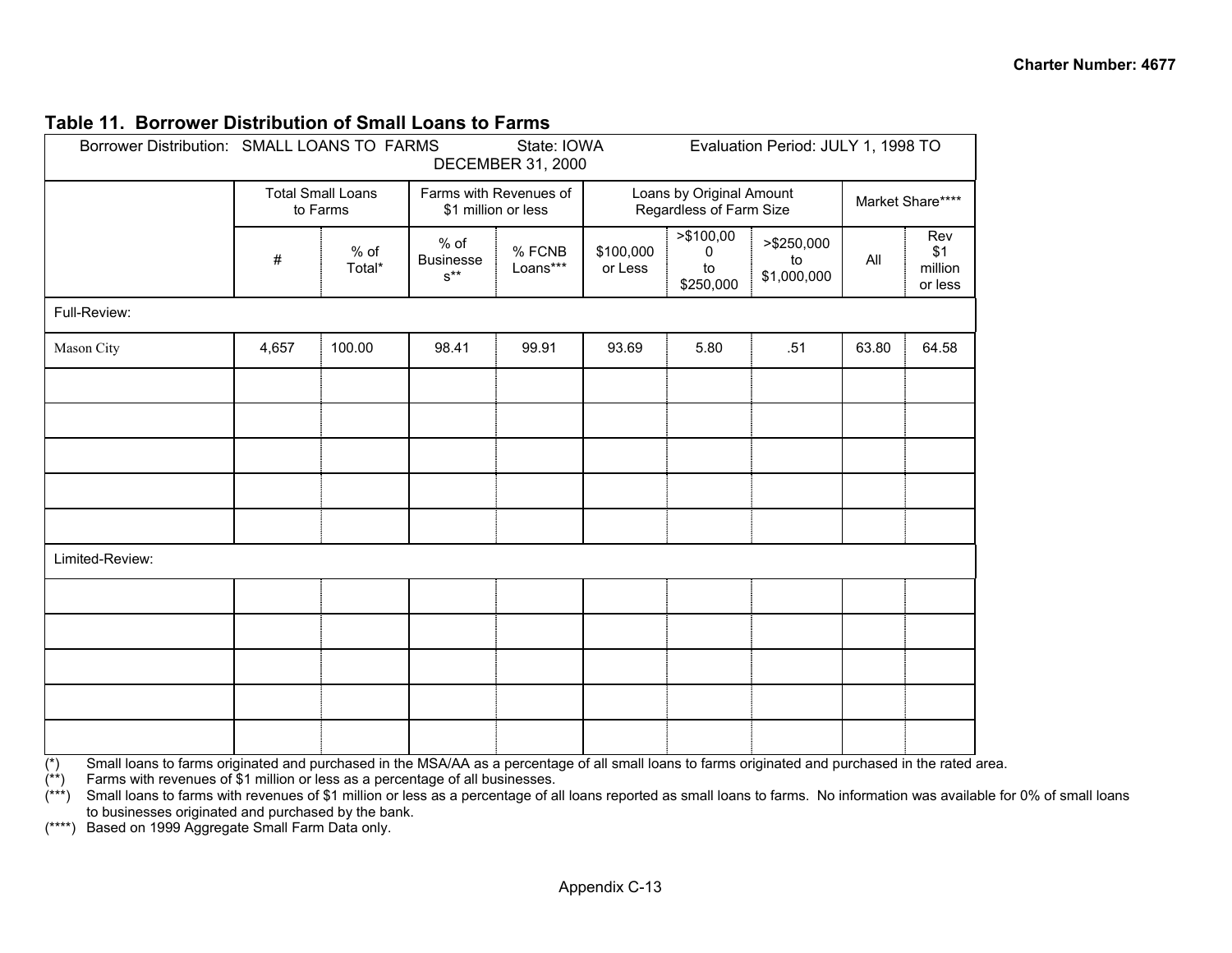### **Table 12. Qualified Investments**

|              |            |                                                    |            |                                      |            | <b>Unfunded</b><br>Commitments** |                          |                                                                                                                                                                                                                   |  |  |  |
|--------------|------------|----------------------------------------------------|------------|--------------------------------------|------------|----------------------------------|--------------------------|-------------------------------------------------------------------------------------------------------------------------------------------------------------------------------------------------------------------|--|--|--|
| $\#$         | \$ (000's) | $\#$                                               | \$ (000's) | $\#$                                 | \$ (000's) | $%$ of<br>Total<br>$$^{\circ}S$  | #                        | \$ (000's)                                                                                                                                                                                                        |  |  |  |
|              |            |                                                    |            |                                      |            |                                  |                          |                                                                                                                                                                                                                   |  |  |  |
| $\mathbf{1}$ | 112        | 52                                                 | 683        | 53                                   | 795        | 100                              | $\pmb{0}$                | $\mathbf 0$                                                                                                                                                                                                       |  |  |  |
|              |            |                                                    |            |                                      |            |                                  |                          |                                                                                                                                                                                                                   |  |  |  |
|              |            |                                                    |            |                                      |            |                                  |                          |                                                                                                                                                                                                                   |  |  |  |
|              |            |                                                    |            |                                      |            |                                  |                          |                                                                                                                                                                                                                   |  |  |  |
|              |            |                                                    |            |                                      |            |                                  |                          |                                                                                                                                                                                                                   |  |  |  |
|              |            |                                                    |            |                                      |            |                                  |                          |                                                                                                                                                                                                                   |  |  |  |
|              |            |                                                    |            |                                      |            |                                  |                          |                                                                                                                                                                                                                   |  |  |  |
|              |            |                                                    |            |                                      |            |                                  |                          |                                                                                                                                                                                                                   |  |  |  |
|              |            |                                                    |            |                                      |            |                                  |                          |                                                                                                                                                                                                                   |  |  |  |
|              |            |                                                    |            |                                      |            |                                  |                          |                                                                                                                                                                                                                   |  |  |  |
|              |            |                                                    |            |                                      |            |                                  |                          |                                                                                                                                                                                                                   |  |  |  |
|              |            |                                                    |            |                                      |            |                                  |                          |                                                                                                                                                                                                                   |  |  |  |
|              |            |                                                    |            |                                      |            |                                  |                          |                                                                                                                                                                                                                   |  |  |  |
|              |            |                                                    |            |                                      |            |                                  |                          |                                                                                                                                                                                                                   |  |  |  |
|              |            |                                                    |            |                                      |            |                                  |                          |                                                                                                                                                                                                                   |  |  |  |
|              |            | State: IOWA<br><b>Prior Period</b><br>Investments* |            | <b>Current Period</b><br>Investments |            |                                  | <b>Total Investments</b> | Evaluation Period: AUGUST 11, 1998 TO SEPTEMBER 30, 2001<br>$\langle k \rangle$ "Prior Poriod Invostments" means invostments made in a providue evaluation period that are outstanding as of the examination data |  |  |  |

(\*) "Prior Period Investments" means investments made in a previous evaluation period that are outstanding as of the examination date.

(\*\*) "Unfunded Commitments" means legally binding investment commitments that are tracked and recorded by the bank's financial reporting system.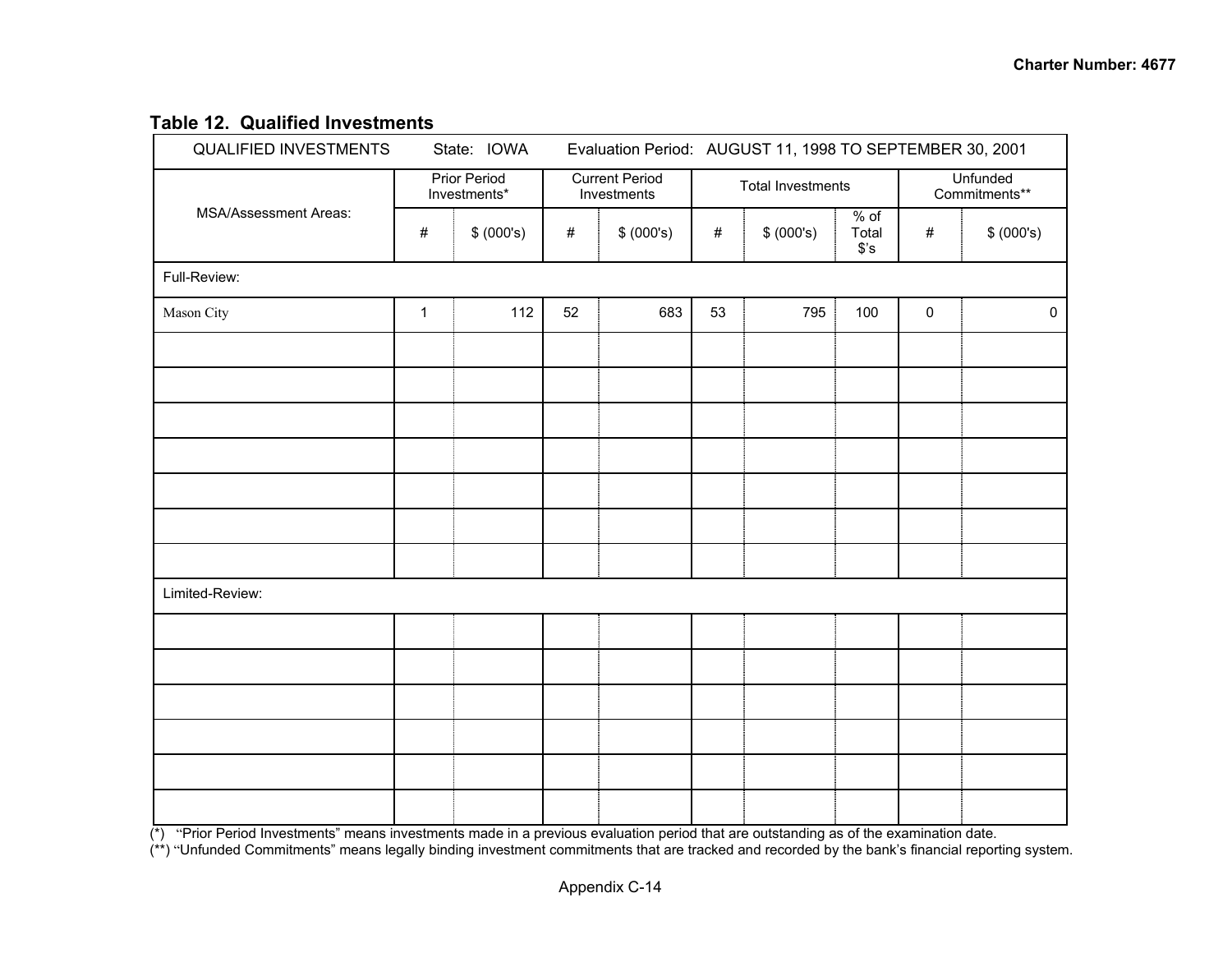| DISTRIBUTION OF BRANCH DELIVERY SYSTEM AND BRANCH OPENINGS/CLOSINGS<br>State: IOWA<br>Evaluation Period: AUGUST 11,<br>1998 TO SEPTEMBER 30, 2001 |                           |                     |                          |                 |                     |                      |           |                                               |              |              |             |              |     |              |           |                  |                     |                                           |                                                  |  |  |                           |                       |  |  |                                                            |  |  |  |                                              |  |
|---------------------------------------------------------------------------------------------------------------------------------------------------|---------------------------|---------------------|--------------------------|-----------------|---------------------|----------------------|-----------|-----------------------------------------------|--------------|--------------|-------------|--------------|-----|--------------|-----------|------------------|---------------------|-------------------------------------------|--------------------------------------------------|--|--|---------------------------|-----------------------|--|--|------------------------------------------------------------|--|--|--|----------------------------------------------|--|
|                                                                                                                                                   | Deposits                  |                     |                          | <b>Branches</b> |                     |                      |           | <b>Branch Openings/Closings</b><br>Population |              |              |             |              |     |              |           |                  |                     |                                           |                                                  |  |  |                           |                       |  |  |                                                            |  |  |  |                                              |  |
| $%$ of<br>MSA/Assessment Area:<br>Area<br>in                                                                                                      | Rated                     |                     |                          |                 |                     |                      |           |                                               |              |              |             |              |     |              |           |                  | # of<br><b>FCNB</b> | $%$ of<br>Rated<br>Area<br><b>Branche</b> | Location of Branches by<br>Income of Geographies |  |  | # of<br><b>Branc</b><br>h | # of<br><b>Branch</b> |  |  | Net Change in Location of<br><b>Branches</b><br>$(+ or -)$ |  |  |  | % of the Population within<br>Each Geography |  |
|                                                                                                                                                   | Deposits<br><b>MSA/AA</b> | <b>Branc</b><br>hes | s<br>in<br><b>MSA/AA</b> | Low             | Mod                 | Mid                  | Upp       | Closin<br>gs                                  | Openin<br>gs | Low          | Mod         | Mid          | Upp | Low          | Mod       | Mid              | Upp                 |                                           |                                                  |  |  |                           |                       |  |  |                                                            |  |  |  |                                              |  |
| Full-Review:                                                                                                                                      |                           |                     |                          |                 |                     |                      |           |                                               |              |              |             |              |     |              |           |                  |                     |                                           |                                                  |  |  |                           |                       |  |  |                                                            |  |  |  |                                              |  |
| Mason City                                                                                                                                        | 100.00                    | 12                  | 100.00                   | $\mathsf{O}$    | $\mathsf{O}\xspace$ | 100.0<br>$\mathsf 0$ | $\pmb{0}$ | $\mathsf{O}\xspace$                           | $\pmb{0}$    | $\mathsf{O}$ | $\mathsf 0$ | $\mathsf{O}$ | 0   | $\mathsf{O}$ | $\pmb{0}$ | $\frac{94.3}{7}$ | 5.63                |                                           |                                                  |  |  |                           |                       |  |  |                                                            |  |  |  |                                              |  |
|                                                                                                                                                   |                           |                     |                          |                 |                     |                      |           |                                               |              |              |             |              |     |              |           |                  |                     |                                           |                                                  |  |  |                           |                       |  |  |                                                            |  |  |  |                                              |  |
|                                                                                                                                                   |                           |                     |                          |                 |                     |                      |           |                                               |              |              |             |              |     |              |           |                  |                     |                                           |                                                  |  |  |                           |                       |  |  |                                                            |  |  |  |                                              |  |
|                                                                                                                                                   |                           |                     |                          |                 |                     |                      |           |                                               |              |              |             |              |     |              |           |                  |                     |                                           |                                                  |  |  |                           |                       |  |  |                                                            |  |  |  |                                              |  |
|                                                                                                                                                   |                           |                     |                          |                 |                     |                      |           |                                               |              |              |             |              |     |              |           |                  |                     |                                           |                                                  |  |  |                           |                       |  |  |                                                            |  |  |  |                                              |  |
|                                                                                                                                                   |                           |                     |                          |                 |                     |                      |           |                                               |              |              |             |              |     |              |           |                  |                     |                                           |                                                  |  |  |                           |                       |  |  |                                                            |  |  |  |                                              |  |
|                                                                                                                                                   |                           |                     |                          |                 |                     |                      |           |                                               |              |              |             |              |     |              |           |                  |                     |                                           |                                                  |  |  |                           |                       |  |  |                                                            |  |  |  |                                              |  |
|                                                                                                                                                   |                           |                     |                          |                 |                     |                      |           |                                               |              |              |             |              |     |              |           |                  |                     |                                           |                                                  |  |  |                           |                       |  |  |                                                            |  |  |  |                                              |  |
| Limited-Review:                                                                                                                                   |                           |                     |                          |                 |                     |                      |           |                                               |              |              |             |              |     |              |           |                  |                     |                                           |                                                  |  |  |                           |                       |  |  |                                                            |  |  |  |                                              |  |
|                                                                                                                                                   |                           |                     |                          |                 |                     |                      |           |                                               |              |              |             |              |     |              |           |                  |                     |                                           |                                                  |  |  |                           |                       |  |  |                                                            |  |  |  |                                              |  |
|                                                                                                                                                   |                           |                     |                          |                 |                     |                      |           |                                               |              |              |             |              |     |              |           |                  |                     |                                           |                                                  |  |  |                           |                       |  |  |                                                            |  |  |  |                                              |  |
|                                                                                                                                                   |                           |                     |                          |                 |                     |                      |           |                                               |              |              |             |              |     |              |           |                  |                     |                                           |                                                  |  |  |                           |                       |  |  |                                                            |  |  |  |                                              |  |
|                                                                                                                                                   |                           |                     |                          |                 |                     |                      |           |                                               |              |              |             |              |     |              |           |                  |                     |                                           |                                                  |  |  |                           |                       |  |  |                                                            |  |  |  |                                              |  |
|                                                                                                                                                   |                           |                     |                          |                 |                     |                      |           |                                               |              |              |             |              |     |              |           |                  |                     |                                           |                                                  |  |  |                           |                       |  |  |                                                            |  |  |  |                                              |  |

### **Table 13. Distribution of Branch Delivery System and Branch Openings/Closings**